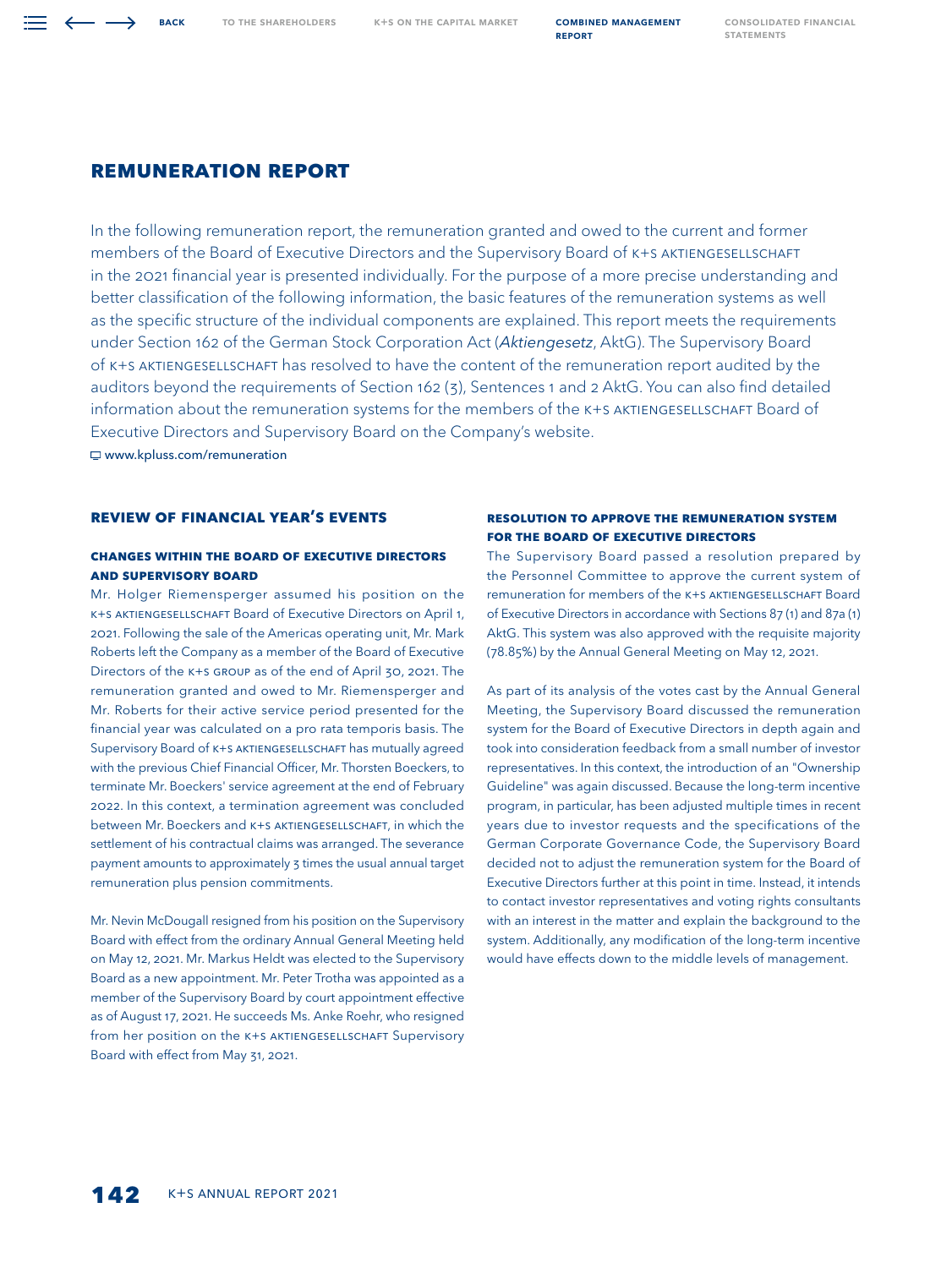## **Resolution to Amend Article 12 of the Articles of Association and Modify Supervisory Board Member Remuneration**

**BACK** 

The remuneration of the Supervisory Board is governed by Article 12 of the Articles of Association of K+S AKTIENGESELLSCHAFT. At the Annual General Meeting in May 2021, a proposal was made for the introduction of amended remuneration for the Supervisory Board aligned to the new dimension of K+S following the successful sale of the Americas operating unit. The amendment to Article 12 of the Articles of Association of K+S AKTIENGESELLSCHAFT mainly included a reduction of the fixed remuneration for Supervisory Board members, adjustments to committee member remuneration, and the removal of attendance fees. The proposal for the amended remuneration system was passed with the requisite majority (94.02%) by the Annual General Meeting on May 12, 2021.

# **Remuneration of the Board of Executive Directors**

## **Overview of the Remuneration System**

The remuneration system for the Board of Executive Directors of K+S Aktiengesellschaft has a key role in supporting the Company's corporate strategy and contributes to the long-term development of the K+S Group. Our goal is to support the successful and sustainable corporate governance of K+S by linking parts of the remuneration of the members of the Board of Executive Directors to the achievement of both short- and long-term goals, measured in terms of the development of the Company.

Financial as well as non-financial performance criteria are used to determine the payment of variable remuneration components. For instance, the short-term incentive (STI) is influenced by the performance factor, which acts as a multiplier for the STI and is primarily calculated based on the achievement of milestones from the corporate strategy. The long-term incentive (LTI), 50% of which is linked to the achievement of non-financial sustainability goals, focuses more on long-term corporate governance. The remaining 50% of the long-term incentive is based on the share price performance, providing an incentive to increase the value of the Company on a long-term and sustainable basis.

The criteria for the appropriateness of remuneration include, in particular, the responsibilities and performance of the Board

of Executive Directors, a comparison with senior executives in Germany1 , and the total workforce in Germany, as well as the financial situation, success, and future prospects of the Company relative to its comparable peers (MDAX).

# **REMUNERATION STRUCTURE and Components**

The remuneration for the members of the Board of Executive Directors consists of annual components and those with a longterm incentive character. The annual remuneration components include both non-performance-related - fixed - and performancerelated - variable - components. The non-performance-related components consist of fixed remuneration, non-cash and other benefits, as well as pension commitments. The variable performance-related portion consists of two components: the bonus (STI and performance factor) as well as two variable remuneration components, based on key indicators, with a longterm incentive character (LTI ı and LTI II).

The target total remuneration is defined as fixed remuneration + bonus (STI) + long-term incentives (LTI I and LTI II). Fixed remuneration has a share of 37% of this sum, variable short-term incentive (STI) remuneration 25%, and variable long-term incentive (LTI) remuneration 38%. This ensures that the share of variable remuneration based on the achievement of long-term targets exceeds the share of variable remuneration for short-term targets. Variable remuneration has a relative share of 40% of the target annual remuneration (fixed remuneration + bonus (STI)), while fixed remuneration has a share of 60%.

Effective January 1, 2020, service agreements with all members of the Board of Executive Directors contain a claw-back clause.

Table **B.64** below shows the individual target remuneration for the members of the Board of Executive Directors during the financial year as well as the relative shares of each remuneration component in the target remuneration and the relative shares of variable remuneration in the annual remuneration. Remuneration components are prorated if a member joins or leaves the Board of Executive Directors during the year.

<sup>1</sup> With the sale of the Americas operating unit, the senior executives of the K+S Group are employed almost exclusively in Germany. From 2021 onward, the system has, therefore, been tailored to these individuals.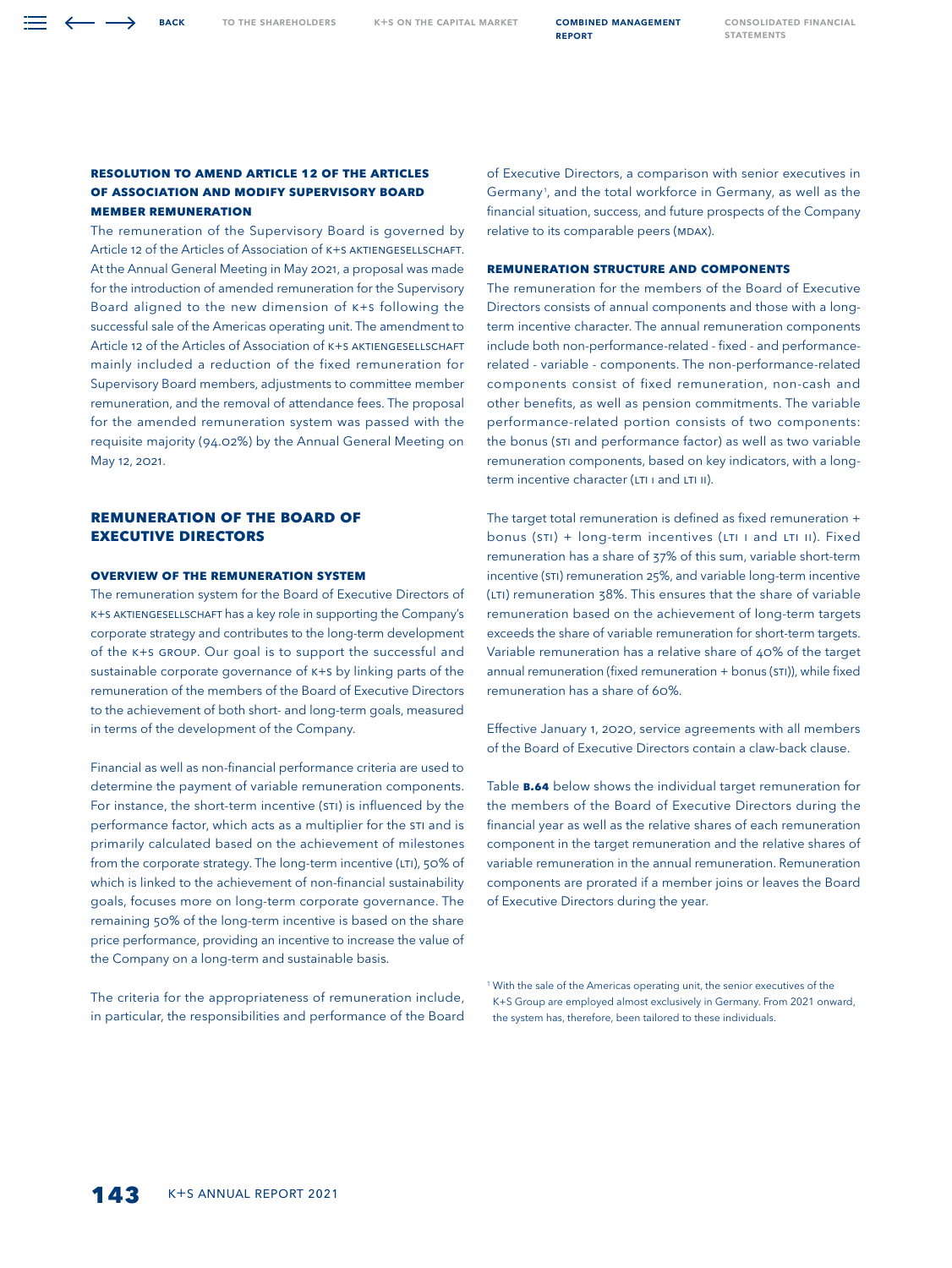#### **Target Remuneration B.64**

Members of the Board of Executive Directors in office as of December 31, 2021

|                                     | Dr. Burkhard Lohr<br><b>Chief Executive Officer</b><br>Board member since June 2012 | Board member since May 2017 | <b>Thorsten Boeckers</b><br><b>Chief Financial Officer</b> |                        | Holger Riemensperger<br><b>Chief Operating Officer</b><br>Board member since April 2021 |        |                        |        |        |  |
|-------------------------------------|-------------------------------------------------------------------------------------|-----------------------------|------------------------------------------------------------|------------------------|-----------------------------------------------------------------------------------------|--------|------------------------|--------|--------|--|
|                                     | 2021                                                                                |                             |                                                            |                        | 2021                                                                                    |        |                        | 20211  |        |  |
|                                     | in $\epsilon$ thousand                                                              | in $%$                      | in $%$                                                     | in $\epsilon$ thousand | in $%$                                                                                  | in $%$ | in $\epsilon$ thousand | in $%$ | in $%$ |  |
| <b>Fixed remuneration</b>           | 825.0                                                                               | 37                          | 60                                                         | 550.0                  | 37                                                                                      | 60     | 412.5                  | 34     | 60     |  |
| One-year variable<br>remuneration   |                                                                                     |                             |                                                            |                        |                                                                                         |        |                        |        |        |  |
| $-STI(2021)$                        | 570.0                                                                               | 25                          | 40                                                         | 380.0                  | 25                                                                                      | 40     | 285.0                  | 23     | 40     |  |
| <b>Annual remuneration</b>          | 1,395.0                                                                             |                             | 100                                                        | 930.0                  |                                                                                         | 100    | 697.5                  |        | 100    |  |
| Multi-year variable<br>remuneration |                                                                                     |                             |                                                            |                        |                                                                                         |        |                        |        |        |  |
| $-LTI$ (2021-2023)                  | 855.0                                                                               | 38                          |                                                            | 570.0                  | 38                                                                                      |        | 522.5                  | 43     |        |  |
| 2021 target remuneration            | 2,250.0                                                                             | 100                         |                                                            | 1,500.0                | 100                                                                                     |        | 1,220.0                | 100    |        |  |

#### Members of the Board of Executive Directors who left during the 2021 financial year

|                                     | Mark Roberts<br>Board member<br>from October 2012 to April 2021<br>20211 |        |        |
|-------------------------------------|--------------------------------------------------------------------------|--------|--------|
|                                     | in $\epsilon$ thousand                                                   | in $%$ | in $%$ |
| Fixed remuneration <sup>2</sup>     | 220.0                                                                    | 54     | 63     |
| One-year variable<br>remuneration   |                                                                          |        |        |
| $- STI (2021)$                      | 126.7                                                                    | 31     | 37     |
| <b>Annual remuneration</b>          | 346.7                                                                    |        | 100    |
| Multi-year variable<br>remuneration |                                                                          |        |        |
| $-$ LTI (2021-2023)                 | 63.3                                                                     | 15     |        |
| 2021 target remuneration            | 410.0                                                                    | 100    |        |

1 Pro rata.

<sup>2</sup> Additional remuneration (€110 thousand p.a.) due to an additional role as CEO of Morton Salt, Inc. and the associated dual responsibility since March 1, 2020.

#### **Fixed Remuneration and Fringe Benefits**

Fixed, basic remuneration not related to performance is paid monthly. Additionally, the members of the Board of Executive Directors receive fringe benefits, in particular contributions to pension, health, and long-term care insurance as well as noncash remuneration, which consists mainly of the use of company cars. In addition, the members of the Board of Executive Directors are covered by directors' and officers' liability insurance (D&O insurance) with the legally required deductible as well as accident insurance. The Chairman of the Board of Executive Directors receives 1.5 times the remuneration of an ordinary member of the Board of Executive Directors.

## **Performance-Related Remuneration Components**

The performance-related remuneration components have two elements: the short-term incentive (STI) relates to the current financial year and, at 40%, comprises the smaller part of variable remuneration. It is calculated based on achievement of the K+S GROUP's planned EBITDA<sup>1</sup> and of targets agreed between the entire Board of Executive Directors and the Supervisory Board. At 60%, the long-term incentive (LTI) comprises the more significant part and consists of two equally weighted components. Since January 1, 2020, one component (LTI ı) has been measured by the achievement of sustainability goals. The second component (LTI II) is based on share price performance. Both components are measured over a three-year period. The Chairman of the Board of Executive Directors receives 1.5 times the remuneration of an ordinary member of the Board of Executive Directors.

<sup>1</sup> EBITDA is defined as earnings before interest, taxes, depreciation, and amortization, adjusted for the amortization amount directly recognized in equity relating to own work capitalized, the result from fluctuations in the fair value of operating anticipatory hedges still outstanding, and changes in the fair value of realized operating anticipatory hedges recognized in prior periods.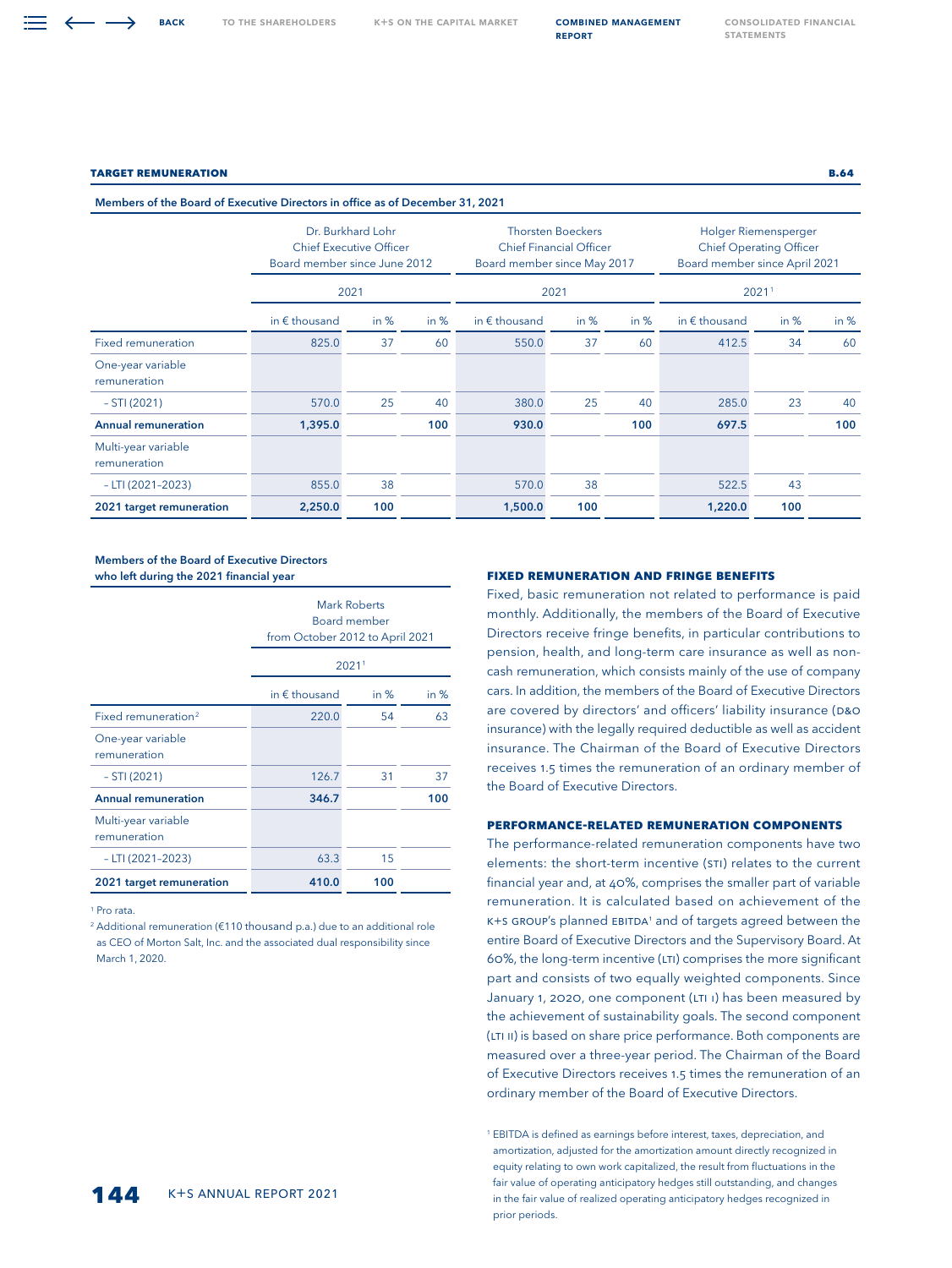**Objectives and Target Achievement**

## **Short-Term Incentive (STI)**

The STI is calculated based on achievement of the K+S GROUP's EBITDA set in the annual planning and of targets agreed between the entire Board of Executive Directors and the Supervisory Board. EBITDA is a key performance indicator for gauging the profitability of the K+S Group and, as a performance criterion, it helps to promote the Company's business strategy. If the EBITDA value of the annual planning approved by the Supervisory Board is achieved, the level of achievement for this first STI component is deemed to be 100%. If the actual EBITDA exceeds or falls short of the planned EBITDA, the percentage rate of target achievement increases or decreases in a straight line by the same percentage. The maximum target achievement is 200% and the minimum achievement is 0%. The Supervisory Board has no discretion to influence target achievement.

The Supervisory Board signs a target agreement with the entire Board of Executive Directors at the start of each financial year and this agreement acts as a second component of the STI. The key targets for the financial year are presented in table **B.65**. After the end of the relevant financial year, the Supervisory Board determines a performance factor for the entire Board of Executive Directors. This performance factor, which ranges from 0.8 to 1.2, serves as a multiplier for the STI. If members leave before the year ends, the level of target achievement is usually assumed to be 100% if a reliable estimation is not yet available. The targets agreed with the Board of Executive Directors also include strategic targets, such as the development of a new strategy, including a **climate strategy**.

The STI for a given financial year is paid in April of the following year.

## Calculation of the STI payment amount:

STI base amount x level of achievement based on K+S Group's EBITDA x performance factor

| <b>PERFORMANCE FACTOR</b>                                                                                                                                      | <b>B.65</b>                                                                                                                                                                                                                                                                                               |
|----------------------------------------------------------------------------------------------------------------------------------------------------------------|-----------------------------------------------------------------------------------------------------------------------------------------------------------------------------------------------------------------------------------------------------------------------------------------------------------|
| <b>OBJECTIVE</b>                                                                                                                                               | <b>TARGET ACHIEVEMENT</b>                                                                                                                                                                                                                                                                                 |
| Successful sale of Americas<br>operating unit by end of Q2/2021                                                                                                | Overachieved; transaction<br>completed in April 2021                                                                                                                                                                                                                                                      |
| Establishment of a joint venture<br>with REMEX bundling waste<br>management activities by the end<br>of Q2/2021                                                | Overachieved; all conditions for<br>completion were already met by<br>K+S during the second quarter;<br>the establishment of the joint<br>venture was delayed due to<br>outstanding antitrust approvals,<br>which was outside the control<br>of the members of the Board of<br><b>Executive Directors</b> |
| Development of a vision and<br>strategy for the K+S Group after<br>the successful sale of the Americas<br>operating unit by the end of<br>August 2021          | Achieved                                                                                                                                                                                                                                                                                                  |
| Identification and implementation<br>of short-term and long-term<br>measures to strengthen and<br>optimize the K+S production sites<br>in a sustainable manner | Overachieved                                                                                                                                                                                                                                                                                              |
| Professional monitoring of the<br><b>FREP</b> enforcement examination                                                                                          | Achieved                                                                                                                                                                                                                                                                                                  |

## Short-Term Incentive – Target Achievement

Comparing the EBITDA planned in the annual planning approved by the Supervisory Board for the 2021 financial year (€503.0 million) with the actual EBITDA attained in the 2021 financial year (€969.1 million) results in target achievement of 192.7%. Based on a holistic consideration, the Supervisory Board set the performance factor for the financial year at 1.2.

Table **B.66** shows the individual payment amounts calculated for the financial year based on this data.

| <b>TARGET ACHIEVEMENT AND SHORT-TERM INCENTIVE PAYMENT (2021)</b>                   |                                       |                                        | <b>B.66</b>                       |
|-------------------------------------------------------------------------------------|---------------------------------------|----------------------------------------|-----------------------------------|
| Members of the Board of Executive Directors in office as of December 31, 2021       | Base amount<br>in $\epsilon$ thousand | <b>Target</b><br>achievement<br>in $%$ | Payment<br>in $\epsilon$ thousand |
| Dr. Burkhard Lohr                                                                   | 570.0                                 | 231.22                                 | 1,318.1                           |
| <b>Thorsten Boeckers</b>                                                            | 380.0                                 | $231.2^2$                              | 878.7                             |
| Holger Riemensperger                                                                | 285.0                                 | 231.22                                 | 659.0                             |
| Members of the Board of Executive Directors who left during the 2021 financial year |                                       |                                        |                                   |
| Mark Roberts <sup>1</sup>                                                           | 126.7                                 | 100.0                                  | 126.7                             |

<sup>1</sup> Mr. Roberts left the Company with effect from April 30, 2021 and his entitlements were paid out as part of his departure. The target achievement levels for K+S Group EBITDA and the performance factor had not yet been finalized at the time of his departure, so target achievement of 100% was agreed for him.

2 EBITDA plan-actual comparison 192.7% x performance factor 1.2 = 231.2%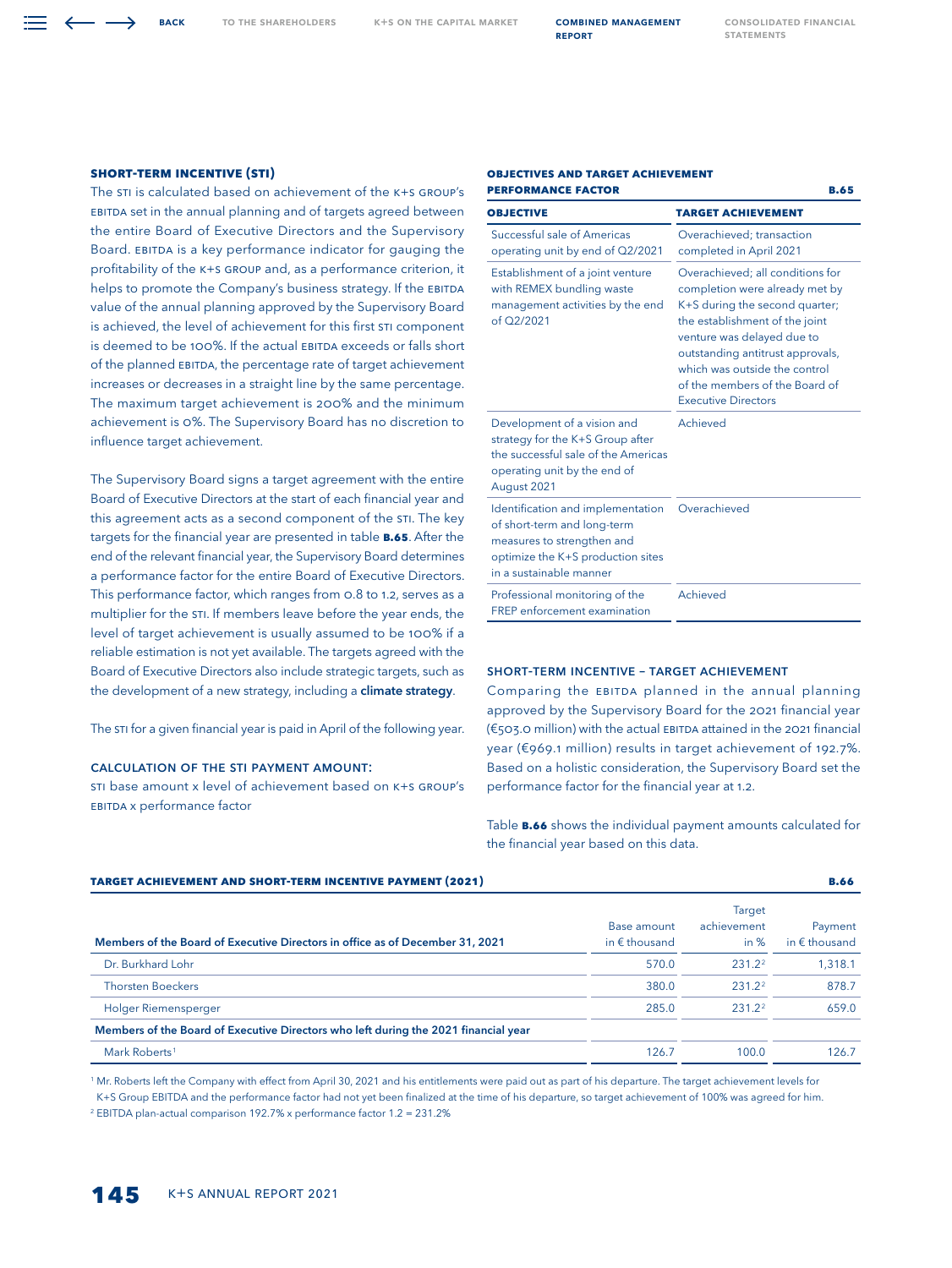TO THE SHAREHOLDERS K+S ON THE CAPITAL MARKET **COMBINED MANAGEMENT** 

report

# **Long-Term Incentive I (LTI I)**

Sustainable corporate governance has an increasingly significant influence on a company's performance. In 2019, the Supervisory Board, therefore, resolved to link a significant portion of the Board of Executive Directors remuneration to sustainability goals. New rules have been set in this context for **LTI I**, which accounts for 50% of the long-term incentive.

As described on page 43 of the Annual Report, the Company has defined sustainability goals in three fields of action: "Company & Employees," "Environment & Resources," and "Business Ethics & Human Rights." One target was selected from each of these fields of action for LTI I, which is still assessed over three years. Values from Company planning were set as the benchmark for target achievement in each case.

Reducing the lost-time incident rate was chosen as a target for the "Society & Employees" field of action and comes from the "Health & Safety" category. The "Environment & Resources" field goal, coming from the "Resource Efficiency" category, is to reduce saline process water from potash production in Germany, while the "Business Ethics & Human Rights" field goals is associated the "Sustainable Supply Chains" category, which has two sub-targets of:

- 1. Maximizing the "number of critical suppliers aligned with the K+S Group's Supplier Code of Conduct (SCoC)"
- 2. Increasing the "coverage of the purchasing volume by the K+S Group SCoC"

The three primary targets from the three fields of action carry equal weight.

I. Society & Employees: Health & Safety – Lost-Time Incident Rate (LTI Rate)

The LTI rate measures working hours lost per one million hours worked. This rate is to be reduced by three points over a threeyear period in order to reach 100% target achievement. If actual performance is below or above target, the percentage increases or decreases to a maximum of 200% or a minimum of 0% on a straight-line basis. **B.67**

As part of the sale of the Americas operating unit during the 2021 financial year, the baseline and target values for the lost-time incident rate were adjusted to account for the working hours lost by the Americas operating unit. This necessitated amendments to the contracts with the Board of Executive Directors' members.



Schematic illustration.

\* International Council on Mining and Metals.

Example calculation for the LTI I program:

LTI rate 8.7 = 100% target achievement LTI rate 10.2 = 0% target achievement LTI rate 7.2 = 200% target achievement

II. Environment & Resources: Resource Efficiency – Reduction of Saline Process Water

In this field of action, the Company has set itself the target of generating 500,000 m<sup>3</sup> less saline process water from potash production in Germany per year from 2030 onwards than in 2017. The remuneration for this is based on the logic of "cubic meters per metric ton of product." Accordingly, a reduction of 115,385  $m<sup>3</sup>$  of process water must be achieved in a three-year period – assuming the production volume of 2017 – in order to achieve 100% compliance with the target (planned value).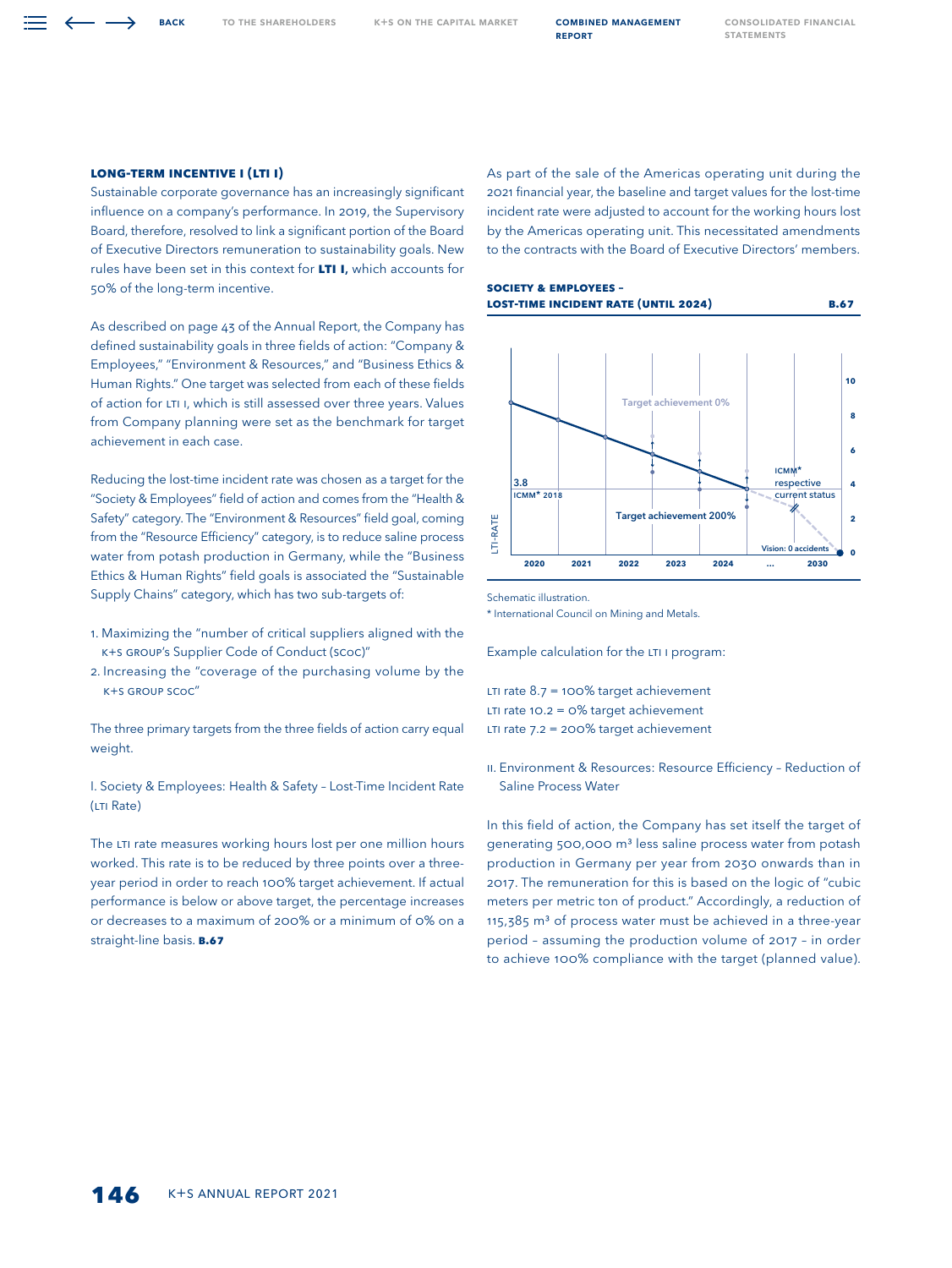If actual performance is below or above target (comparison of planned and actual values), the percentage increases or decreases to a maximum of 200% or a minimum of 0% on a straight-line basis. **B.68**

**Environment & Resources – Process Water (until 2024) B.68**



Schematic illustration.

Example calculation for the LTI I program<sup>1</sup>:

Process water reduction -115,385  $m<sup>3</sup>$  = 100% target achievement Process water reduction -57,692 m<sup>3</sup> = 0% target achievement Process water reduction -173,078 m<sup>3</sup> = 200% target achievement

III. Business Ethics & Human Rights: Sustainable Supply Chains – Supplier Code of Conduct

K+S calls for fair, sustainable business practices in supply chains and has established corresponding expectations and requirements in the K+S Group Supplier Code of Conduct (the Code). The target is to have a commitment rate to the Code for more than 90% of our purchasing volume by 2025 (commitment rate II). Another target is that 100% of our "critical" suppliers, in other words suppliers with a high sustainability risk, commit to the Code by 2025 (commitment rate I).

<sup>1</sup> Assumption: production volume in 2017.

The two sub-targets in this category carry equal weight.

**Business Ethics & Human Rights – Sustainable** 

The achievement of a 100% target for the critical supplier recognition rate requires an increase in the recognition rate of 33.3 percentage points over a three-year period (planned value). If actual performance is below or above target (comparison of planned and actual values), the percentage increases or decreases to a maximum of 200% or a minimum of 0% on a straight-line basis. **B.69**

**Supply Chains (until 2024)** Critical Suppliers **B.69**



Schematic illustration.

Example calculation for the LTI I program:

Commitment rate I 66.6% = 100% target achievement Commitment rate I 50.0% = 0% target achievement Commitment rate I 83.3% = 200% target achievement

A 100% target achievement in purchasing volume coverage requires an increase in the recognition rate presented in the diagram below over a three-year period (plan value). Since the expectation is that the commitment rate will increase at a faster pace at the beginning than at subsequent stages, the shape of the curve is digressive. If actual performance is below or above target (comparison of planned and actual values), the percentage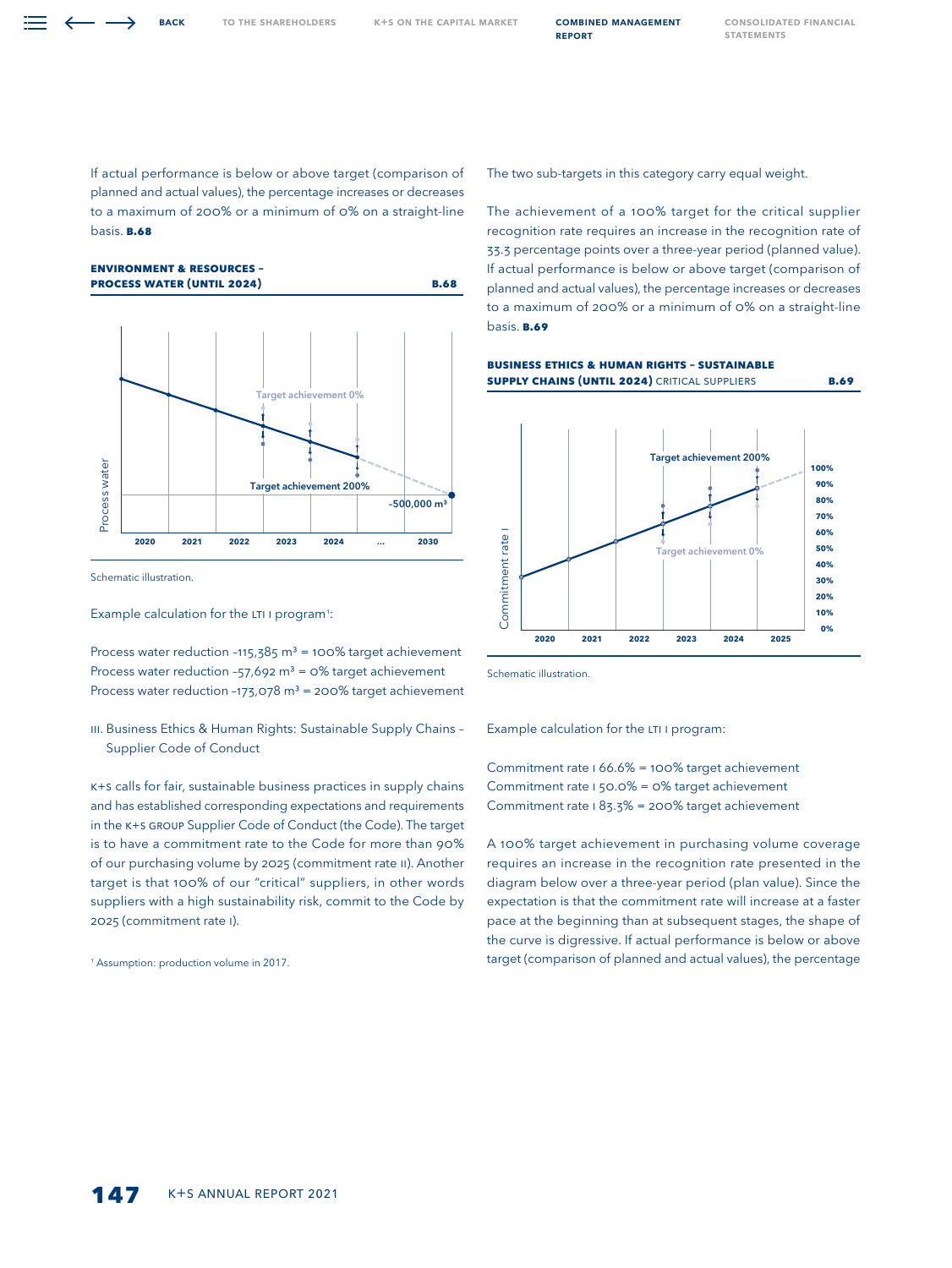## increases or decreases to a maximum of 200% or a minimum of 0%. **B.70**





Schematic illustration.

Example calculation for the LTI I program:

Commitment rate II 79.0% = 100% target achievement Commitment rate II 62.0% = 0% target achievement Commitment rate II 96.1% = 200% target achievement

Payment for LTI I is made in April of the year following the end of the program. In the event of termination of a service contract or reaching retirement age, a discounted pro-rata payment for all current tranches is generally made in April of the following year.

## **Long-Term Incentive II (LTI II)**

LTI II is based on the K+S share-price performance compared to the performance of the MDAX. The MDAX performance index is used for the calculation while ensuring comparability. If the K+S share price performance is equal to the performance of the MDAX during the reference period, the target achievement is 100%. If the price performance of K+S shares exceeds or falls short of the performance of the MDAX, the percentage rate of target achievement increases or decreases on a straight-line basis by the same percentage. The maximum target achievement is 200% and the minimum achievement is 0% **B.71**. Since LTI II – and, therefore, 50% of long-term remuneration – is linked to the performance of K+S shares, there are no separate additional share ownership guidelines.

Payment of LTI II is made in April of the year following the end of the program. In the event of termination of a service contract or reaching retirement age, a discounted pro-rata payment for all current tranches is generally made in April of the following year.

| Reference period |                      |      | Performance period          |
|------------------|----------------------|------|-----------------------------|
| 2020             | 2021                 | 2022 | 2023                        |
| MDAX 20201       |                      |      | MDAX 2023 <sup>2</sup>      |
| K+Sshares 20201  |                      |      | K+Sshares 2023 <sup>2</sup> |
|                  | Beginning of program |      | End of program              |

**long-term incentive II PROGRAM B.71**

<sup>1</sup> Average for the stock market year; reference base.

<sup>2</sup> Average for the stock market year 2023; reference base for comparison of performance with 2020.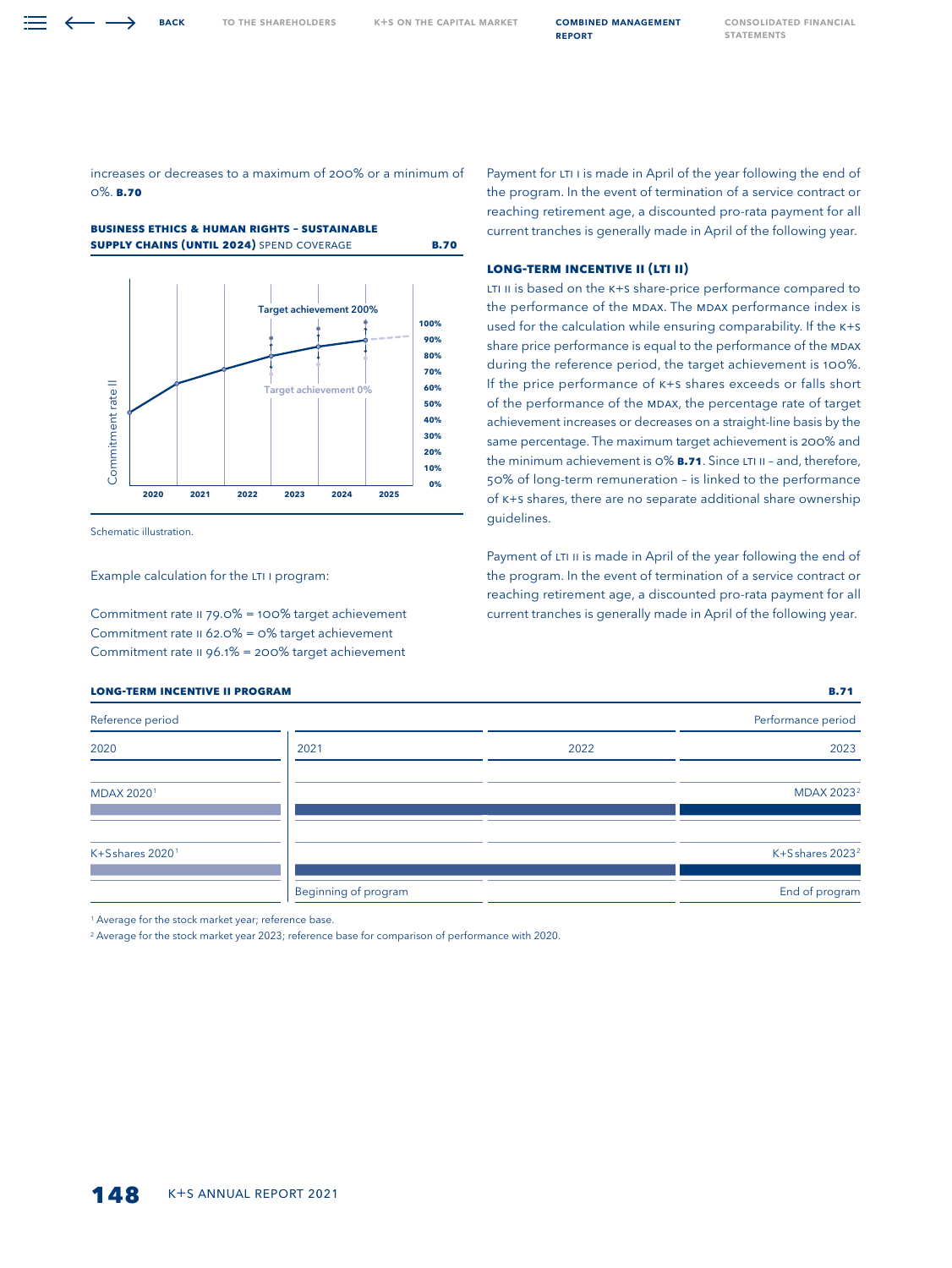| <b>TARGET ACHIEVEMENT AND PAYMENT FOR LONG-TERM INCENTIVE II (2019-2021)</b>        |                                       |                                        | <b>B.72</b>                       |  |
|-------------------------------------------------------------------------------------|---------------------------------------|----------------------------------------|-----------------------------------|--|
| Members of the Board of Executive Directors in office as of December 31, 2021       | Base amount<br>in $\epsilon$ thousand | <b>Target</b><br>achievement<br>in $%$ | Payment<br>in $\epsilon$ thousand |  |
| Dr. Burkhard Lohr                                                                   | 427.5                                 | 43.3                                   | 185.1                             |  |
| <b>Thorsten Boeckers</b>                                                            | 285.0                                 | 43.3                                   | 123.4                             |  |
| Holger Riemensperger                                                                | -                                     |                                        |                                   |  |
| Members of the Board of Executive Directors who left during the 2021 financial year |                                       |                                        |                                   |  |
| Mark Roberts <sup>1</sup>                                                           | 221.7                                 | 100.0                                  | 221.7                             |  |

<sup>1</sup> Mr. Mark Roberts left the Company with effect from April 30, 2021 and his entitlements were paid out as part of his departure. The level of achievement for the LTI II program (2019–2021) had not yet been finalized at the time of his departure, so target achievement of 100% was agreed.

# Target Achievement for Long-Term Incentive II (2019–2021)

The target value for K+S shares at 100% target achievement was €27.58 per share. The price for K+S shares averaged €11.93 per share, resulting in target achievement of 43.3%. Table **B.72** shows the individual payment amounts calculated for the financial year based on this data.

## **Former Program**

## LTI I program until December 31, 2019

Dr. Burkhard Lohr, Mr. Thorsten Boeckers, and Mr. Mark Roberts have entitlements under the LTI I program (2019–2021), which ended on December 31, 2021. The following describes the system for this program:

For the calculation of LTI I for 2019, before the performance period began, the Supervisory Board used the mid-term planning to define the value added for each year of the performance period. The value added is calculated as follows:

Value added = (ROCE – weighted average cost of capital before  $taxes$ ) x (operating assets<sup>1</sup> + working capital<sup>1,2</sup>)

The planned value added corresponds to the arithmetic mean of the three figures for value added during the performance period. After the performance period has ended, the actual value added is compared to the planned value added. If the actual and planned value added are the same, the target achievement is 100%. If the actual value added exceeds or falls short of the planned value added, the percentage rate of target achievement increases or decreases in a straight line by the same percentage. The maximum target achievement is 200% and the minimum achievement is 0%.

<sup>1</sup> Annual average.

Payment for LTI I (2019-2021) will be made in April 2022. In the event of termination of a service agreement or reaching retirement age, a discounted pro-rata payment for all current tranches is generally made in April of the following year.

# Target Achievement for Long-Term Incentive I  $(2019 - 2021)$

Comparing the planned value added (€–123 million) with the actual value added (€–411 million) results in target achievement of 0%. Based on this data, there were no amounts to be paid to Dr. Burkhard Lohr or Mr. Thorsten Boeckers here. Mr. Mark Roberts left the Company with effect from April 30, 2021 and his entitlements were paid out as part of his departure. The level of target achievement for the LTI I program (2019–2021) had not yet been finalized at the time of his departure, so target achievement of 33.3% was agreed and resulted in a payment of €73.8 thousand.

## **Remuneration Granted and Owed**

Table **B.73** below shows the remuneration granted and owed during the financial year to current members of the Board of Executive Directors or members who left during the financial year, in either case provided that their service had already been performed in full as of December 31.

Mark Roberts, who left the Company on April 30, 2021, received his remuneration in euros. For the purpose of limiting exchange-rate risks, a clause had been agreed according to which renumeration is paid for exchange-rate movements in the event that the actual rate of the respective transfers differs from the rate upon signing the contract (EUR 1.00 = USD 1.30) by more than 10% on specific occasions or by more than 5% on average for the whole year.

<sup>&</sup>lt;sup>2</sup> Adjusted for the goodwill-influencing deferred taxes from the initial consolidation.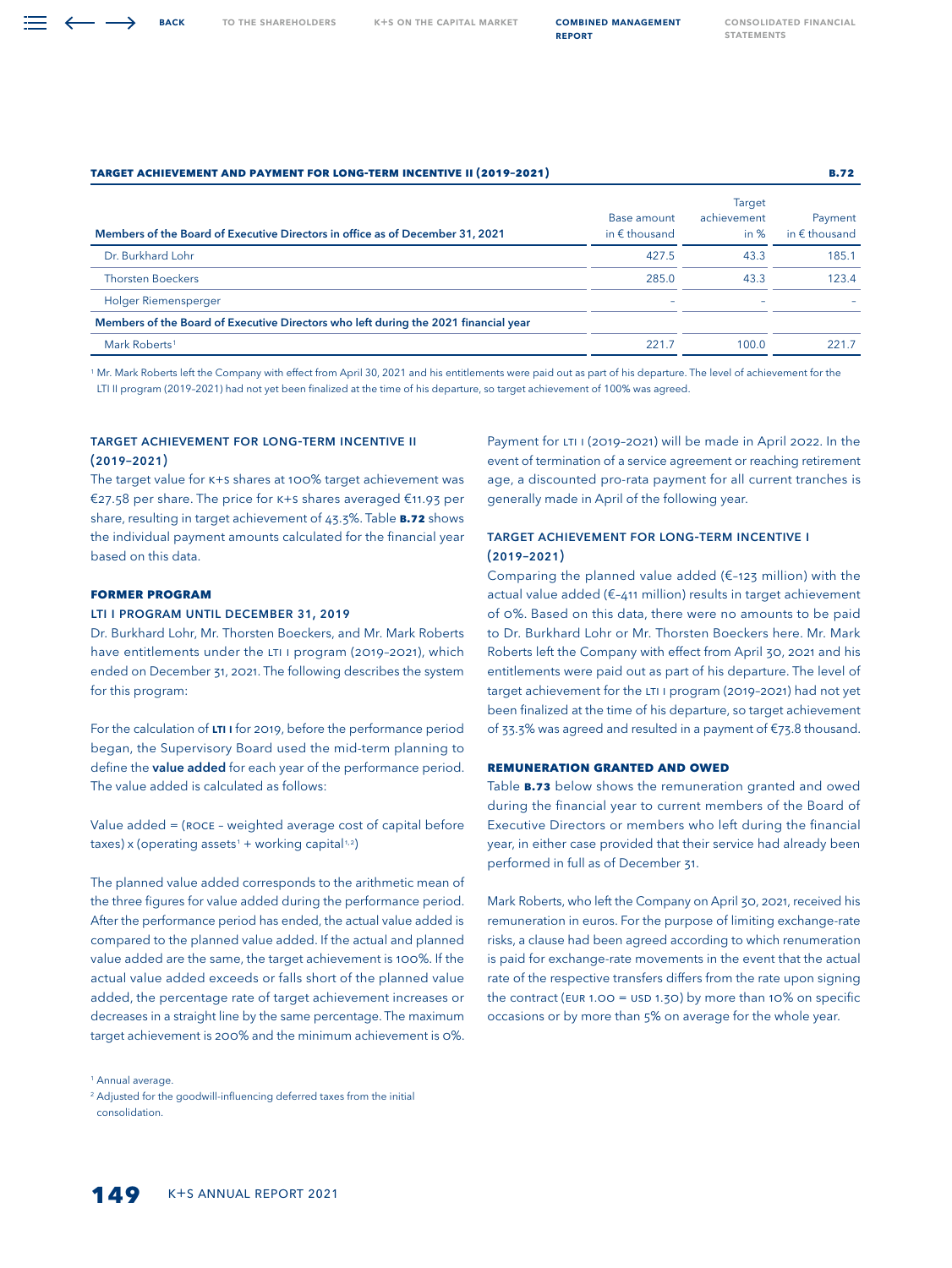→

TO THE SHAREHOLDERS K+S ON THE CAPITAL MARKET **COMBINED MANAGEMENT** 

report

[Consolidated Financial](#page--1-0)  **STATEMENTS** 

## **Remuneration Granted and Owed to the Board of Executive Directors B.73**

#### Members of the Board of Executive Directors in office as of December 31, 2021

|                                     | Dr. Burkhard Lohr<br><b>Chief Executive Officer</b><br>Board member since June 2012 |                |                                |                 |                                |              | <b>Thorsten Boeckers</b><br><b>Chief Financial Officer</b><br>Board member since May 2017 |              | Holger Riemensperger<br><b>Chief Operating Officer</b><br>Board member since April 2021 |          |                                |        |
|-------------------------------------|-------------------------------------------------------------------------------------|----------------|--------------------------------|-----------------|--------------------------------|--------------|-------------------------------------------------------------------------------------------|--------------|-----------------------------------------------------------------------------------------|----------|--------------------------------|--------|
|                                     | 2021                                                                                |                | 2020                           |                 | 2021                           |              | 2020                                                                                      |              | 2021                                                                                    |          | 2020                           |        |
|                                     | in<br>€ thousand                                                                    |                | in<br>in % $\epsilon$ thousand |                 | in<br>in % $\epsilon$ thousand |              | in<br>in % $\epsilon$ thousand                                                            |              | in<br>in % $\epsilon$ thousand                                                          |          | in<br>in % $\epsilon$ thousand | in $%$ |
| <b>Fixed remuneration</b>           | 825.0                                                                               | 35             | 825.0                          | 64              | 550.0                          | 35           | 550.0                                                                                     | 65           | 412.5                                                                                   | 38       |                                |        |
| Fringe benefits                     | 46.9                                                                                | $\overline{2}$ | 46.1                           | $\overline{4}$  | 16.0                           | $\mathbf{1}$ | 18.2                                                                                      | 2            | 12.7                                                                                    |          |                                |        |
| <b>Total</b>                        | 871.9                                                                               |                | 871.1                          |                 | 566.0                          |              | 568.2                                                                                     |              | 425.2                                                                                   |          |                                |        |
| One-year variable<br>remuneration   |                                                                                     |                |                                |                 |                                |              |                                                                                           |              |                                                                                         |          |                                |        |
| $-STI(2021)$                        | 1,318.1                                                                             | 55             |                                |                 | 878.7                          | 56           |                                                                                           |              | 659.0                                                                                   | 61       |                                |        |
| $-$ STI (2020) <sup>1</sup>         |                                                                                     |                | 285.0                          | 22              |                                |              | 190.0                                                                                     | 22           |                                                                                         |          |                                |        |
| Multi-year variable<br>remuneration |                                                                                     |                |                                |                 |                                |              |                                                                                           |              |                                                                                         |          |                                |        |
| $-LTI$ (2019-2021)                  | 185.1                                                                               | 8              |                                |                 | 123.4                          | 8            |                                                                                           |              |                                                                                         |          |                                |        |
| $-$ LTI (2018-2020)                 |                                                                                     |                |                                | $\Omega$        |                                |              |                                                                                           | $\mathbf{0}$ |                                                                                         |          |                                |        |
| $-$ LTI (2017-2020)                 |                                                                                     |                | 133.4                          | 10 <sup>°</sup> |                                |              | 88.9                                                                                      | 10           |                                                                                         |          |                                |        |
| Other                               |                                                                                     | $\Omega$       |                                | $\overline{0}$  |                                | $\Omega$     |                                                                                           | $\mathbf{0}$ |                                                                                         | $\Omega$ |                                |        |
| <b>Total</b>                        | 2,375.1                                                                             | 100            | 1,289.5                        | 100             | 1,568.1                        | 100          | 847.1                                                                                     | 100          | 1,084.2                                                                                 | 100      |                                |        |

## Members of the Board of Executive Directors who left during the 2021 financial year

|                                     | <b>Mark Roberts</b><br><b>Board member</b><br>from October 2012 to April 2021 |              |                                |        |  |  |  |  |  |  |  |
|-------------------------------------|-------------------------------------------------------------------------------|--------------|--------------------------------|--------|--|--|--|--|--|--|--|
|                                     | 2021 <sup>2</sup><br>2020 <sup>2</sup>                                        |              |                                |        |  |  |  |  |  |  |  |
|                                     | in<br>$E$ thousand                                                            |              | in<br>in % $\epsilon$ thousand | in $%$ |  |  |  |  |  |  |  |
| Fixed remuneration <sup>3</sup>     | 235.9                                                                         | 14           | 732.4                          | 66     |  |  |  |  |  |  |  |
| Fringe benefits                     | 18.4                                                                          | $\mathbf{1}$ | 65.3                           | 6      |  |  |  |  |  |  |  |
| <b>Total</b>                        | 254.3                                                                         |              | 797.7                          |        |  |  |  |  |  |  |  |
| One-year variable<br>remuneration   |                                                                               |              |                                |        |  |  |  |  |  |  |  |
| $- STI (2021)$                      | 135.8                                                                         | 8            |                                |        |  |  |  |  |  |  |  |
| $- STI (2020)^1$                    |                                                                               |              | 216.9                          | 19     |  |  |  |  |  |  |  |
| Multi-year variable<br>remuneration |                                                                               |              |                                |        |  |  |  |  |  |  |  |
| $-LTI (2019-2021)$                  | 316.8                                                                         | 19           |                                |        |  |  |  |  |  |  |  |
| $-$ LTI (2018-2020)                 |                                                                               |              |                                | 0      |  |  |  |  |  |  |  |
| $-$ LTI (2017-2020)                 |                                                                               |              | 101.5                          | 9      |  |  |  |  |  |  |  |
| Other <sup>4</sup>                  | 975.4                                                                         | 58           |                                | 0      |  |  |  |  |  |  |  |
| <b>Total</b>                        | 1,682.4                                                                       | 100          | 1,116.1                        | 100    |  |  |  |  |  |  |  |

<sup>1</sup> In connection with the KfW loan in 2020, the Board of Executive Directors waived the portion of its entitlement to the bonus (STI) that exceeds 50% of the target achievement.

<sup>2</sup> Including exchange rate compensation.

<sup>3</sup> Additional remuneration (€110 thousand p.a.) due to an additional role as CEO of Morton Salt, Inc. and the associated dual responsibility since March 1, 2020.

<sup>4</sup> Mr. Mark Roberts left the Board of Executive Directors with effect from April 30, 2021 and his entitlements were paid out as part of his departure. The target achievement levels for the LTI (2020–2022) and LTI (2021–2023) programs had not yet been defined at the time of his departure, so target achievement of 100% was agreed for him. This resulted in the following payments: LTI (2020–2022) of €267.4 thousand and LTI (2021–2023) of €63.3 thousand. An incentive was also agreed with Mr. Roberts for the event that the Americas operating unit was successfully sold, with its amount dependent on the purchase price paid. Accordingly, a special bonus of €500 thousand was to be paid if a purchase price of €2.3 billion was attained; with the actual purchase price coming to €2.6 billion, this target was exceeded significantly. In addition, €144.7 thousand was paid as settlement of his vacation entitlement.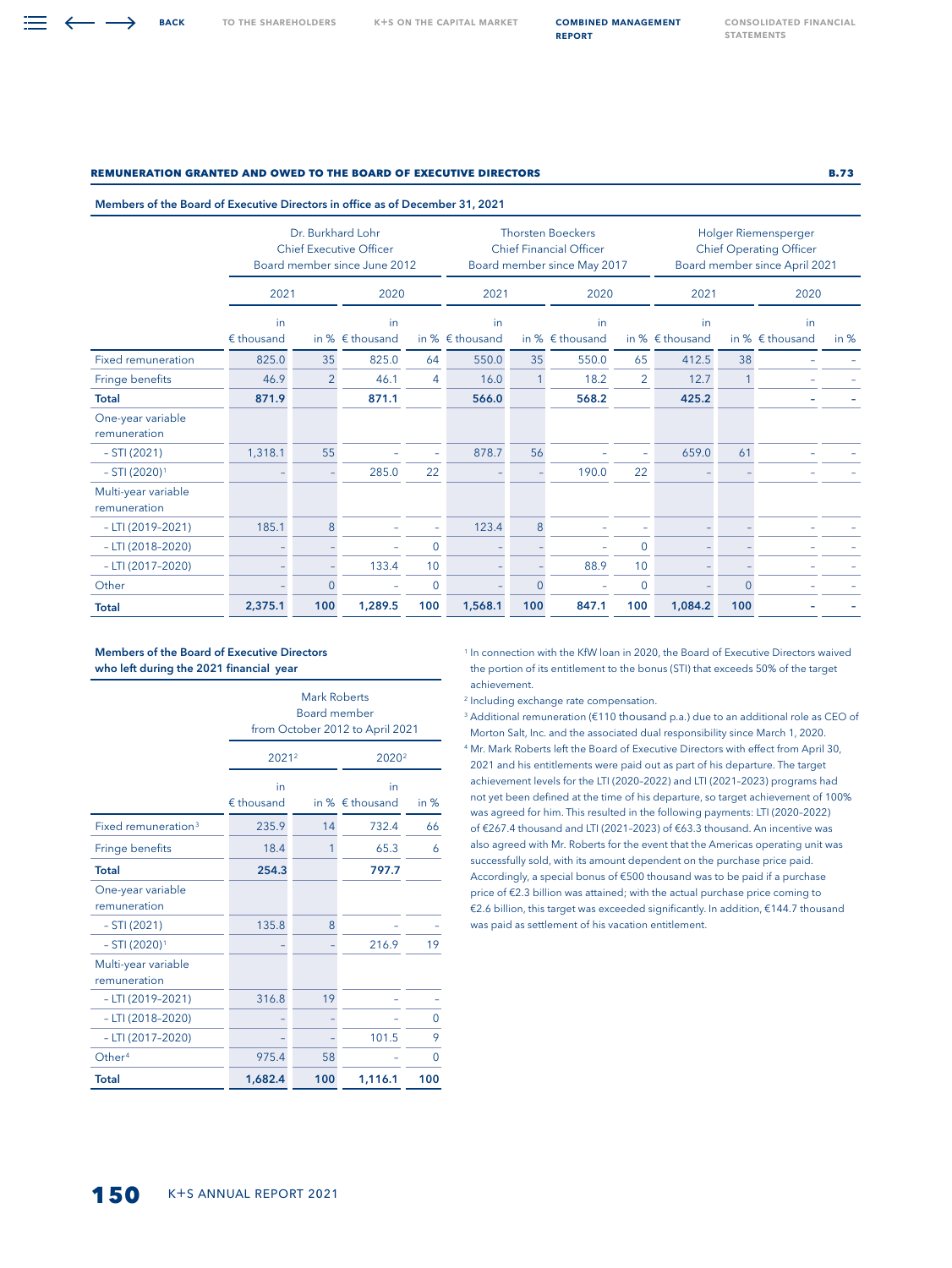TO THE SHAREHOLDERS K+S ON THE CAPITAL MARKET **COMBINED MANAGEMENT** 

#### Maximum Remuneration

The maximum remuneration in accordance with Section 87a (1) Sentence 2 No. 1 AktG is calculated by adding together all maximum remuneration components; it comprises the fixed salary, the cap on fringe benefits, the cap on the bonus (STI), the cap on long-term variable-remuneration components (LTI I and LTI II), as well as estimated service costs. The variable remuneration elements (STI and LTI) are each capped at 200% of the base amount. The Supervisory Board has set a maximum remuneration of €3,500 thousand for ordinary members and €5,250 thousand for the Chairperson for service agreements signed after December 8, 2020. The service agreements for Dr. Burkhard Lohr, Mr. Thorsten Boeckers, and Mr. Mark Roberts were signed prior to this date. The remuneration granted and owed to Mr. Holger Riemensperger during the financial year, including service costs, amounted to €1,340.9 thousand, which was below the maximum remuneration.

## Year-on-Year Comparison of Remuneration and Earnings

The following comparison illustrates the annual change in the remuneration granted and owed to current members of the Board of Executive Directors and members who left during a financial year, the earnings of K+S AKTIENGESELLSCHAFT, and the annual change in the average remuneration for employees in Germany on a full-time equivalent basis for the last five years. **B.74**

## **Year-on-Year Comparison of Remuneration and Earnings for Members of the Board of Executive Directors B.74**

|                                                                                     | Remuneration<br>granted and<br>owed in 2021 | Remuneration<br>granted and<br>owed in 2020 | 2021 vs. 2020<br>change                    |                | 2020 vs. 2019<br>change |                | 2019 vs. 2018<br>change |                | 2018 vs. 2017<br>change        |              | 2017 vs. 2016<br>change         |        |
|-------------------------------------------------------------------------------------|---------------------------------------------|---------------------------------------------|--------------------------------------------|----------------|-------------------------|----------------|-------------------------|----------------|--------------------------------|--------------|---------------------------------|--------|
|                                                                                     | in<br>$E$ thousand                          | in.                                         | in.<br>$\notin$ thousand $\notin$ thousand | in %           | in<br>$\n  fhousand\n$  | in %           | in.<br>$£$ thousand     |                | in<br>in % $\epsilon$ thousand |              | in.<br>in % $\epsilon$ thousand | in $%$ |
| Members of the Board of Executive Directors in office as of December 31, 2021       |                                             |                                             |                                            |                |                         |                |                         |                |                                |              |                                 |        |
| Dr. Burkhard Lohr                                                                   | 2,375.1                                     | 1,289.5                                     | 1,085.6                                    | 84             | 38.0                    | 3              | 25.9                    | $\overline{2}$ | 73.8                           | 6            | 187.2                           | 19     |
| <b>Thorsten Boeckers</b>                                                            | 1,568.1                                     | 847.1                                       | 721.0                                      | 85             | 20.4                    | $\overline{2}$ | 8.5                     | 1              | 303.7                          | 59           | 514.5                           |        |
| Holger<br>Riemensperger<br>(since April 2021)                                       | 1,084.2                                     |                                             | 1.084.2                                    |                |                         |                |                         |                |                                |              |                                 |        |
| Members of the Board of Executive Directors who left during the 2021 financial year |                                             |                                             |                                            |                |                         |                |                         |                |                                |              |                                 |        |
| <b>Mark Roberts</b><br>(until April 2021)                                           | 1,682.4                                     | 1.116.1                                     | 566.3                                      | 51             | 104.4                   | 10             | 74.8                    | 8              | $-29.4$                        | $-3$         | $-26.8$                         | $-3$   |
| <b>Employees</b>                                                                    |                                             |                                             |                                            |                |                         |                |                         |                |                                |              |                                 |        |
| Average employee<br>remuneration in<br>Germany<br>(in $\epsilon$ thousand)          | 78.3                                        | 73.0                                        | 5.3                                        | $\overline{7}$ | $-0.4$                  | $\mathbf{0}$   | 3.5                     | 5              | $-0.1$                         | $\mathbf{0}$ | 6.4                             | 10     |
| <b>Earnings</b>                                                                     |                                             |                                             |                                            |                |                         |                |                         |                |                                |              |                                 |        |
| K+S AG net income<br>(in $\epsilon$ million)                                        | 1,152.4                                     | $-603.4$                                    | 1,755.8                                    |                | $-891.6$                |                | 213.7                   | 287            | 186.9                          | ÷.           | $-189.2$                        |        |
| K+S Group EBITDA<br>(in $\epsilon$ million)                                         | 969.1                                       | 266.9                                       | 702.2                                      | 263            | $-143.5$                | $-35$          | $-195.9$                | $-32$          | 29.6                           | 5            | 57.6                            | 11     |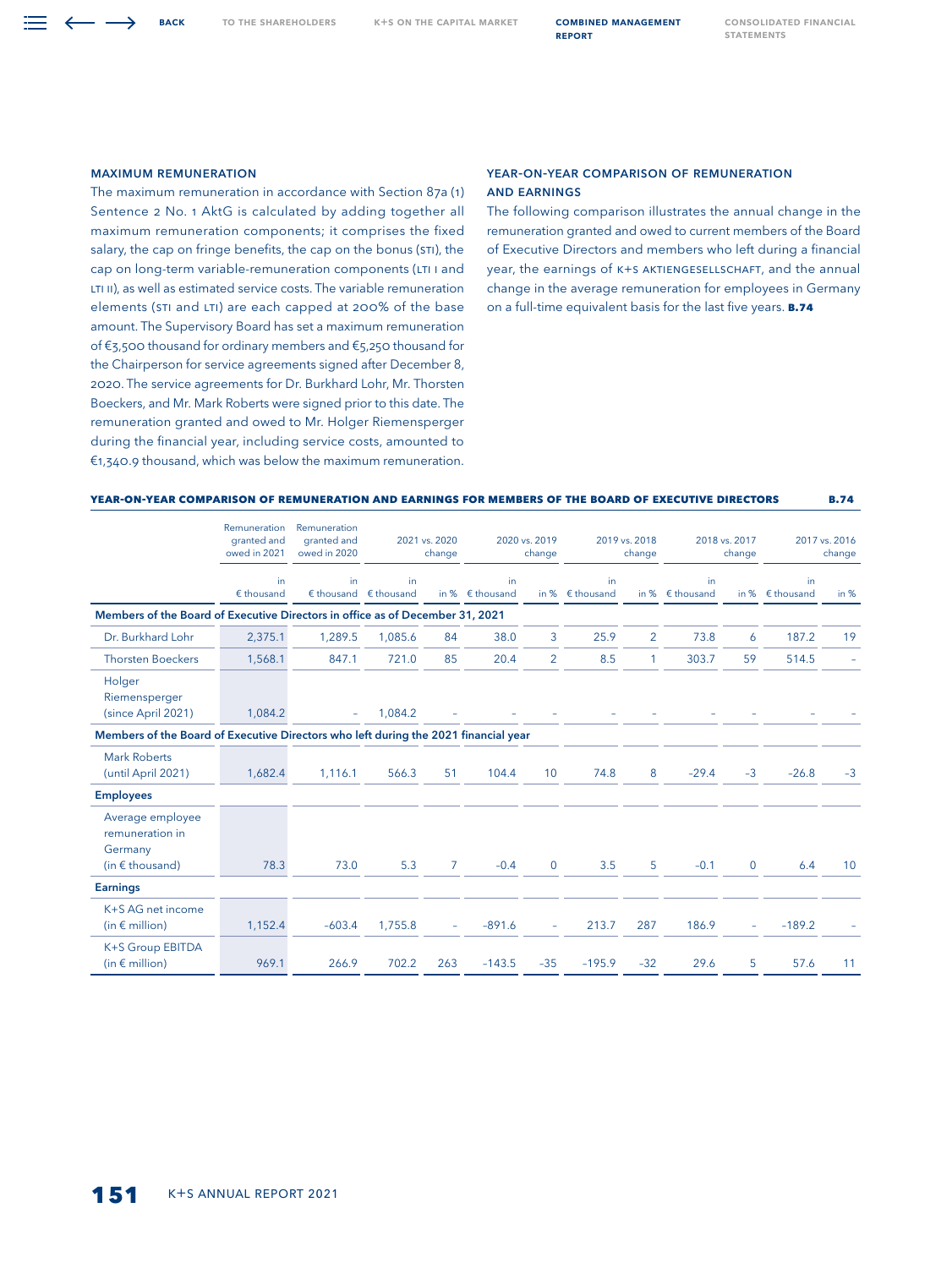TO THE SHAREHOLDERS K+S ON THE CAPITAL MARKET **COMBINED MANAGEMENT** 

report

[Consolidated Financial](#page--1-0)  **STATEMENTS** 

## **Pension Commitments**

The pensions of the active members of the Board of Executive Directors are based on a modular system, i.e., a pension module is created for each year of service as a member of the Board of Executive Directors.

For member agreements signed after December 8, 2020, the basis for calculating the pension modules is 20% of the fixed remuneration of the relevant member of the Board of Executive Directors. For agreements signed prior to this date, the basis for the calculations is 40% of the fixed remuneration. The amount is calculated in accordance with actuarial principles and set aside for retirement; the factors for the creation of the 2021 modules for the members of the Board of Executive Directors are between 9.5% and 16.5%, depending on their age. These factors decline with increasing age. The individual pension modules earned during the respective financial years are totaled and, when the insured event occurs, the respective member of the Board of Executive Directors or, if applicable, his or her surviving dependents, receive the benefit to which they are entitled. There is an upper limit on the total annual pension under this modular system, to avoid disproportionately high pensions resulting from long periods of service (> 15 years). Following a regular review in 2019, the upper limit for the Chairman of the Board of Executive Directors is €340,000 and €255,000 for each other member of the Board. These amounts are reviewed every three years and adjusted if necessary; the next review is scheduled for 2022. Pension benefits are only adjusted in line with the change in the "Consumer Price Index for Germany" upon payment. Pension agreements are subject to the legal provisions concerning the vesting of pension entitlements. Accordingly, pension entitlements do not vest until after five years of service.

For pension entitlements not covered by the Pension Protection Association, the Company purchases reinsurance policies for the members of the Board of Executive Directors concerned, which are pledged to them in case the Company becomes insolvent.

If the term of office of a member of the Board of Executive Directors ends before the member has reached 60 years of age, the retirement pension starts upon reaching the age of 65 unless it is to be paid on the basis of an occupational or general disability or as a surviving dependent's pension in the event of death. In the event of an occupational or general disability of a member of the Board of Executive Directors prior to reaching pension age, the respective member receives a disability pension commensurate with the pension modules created up to the time the disability occurs. If disability occurs before the age of 55, modules are notionally created on the basis of a minimum value for the years missing up to the age of 55. In the event of the death of an active or former member of the Board of Executive Directors, the surviving spouse receives 60%, each orphan 30%, and each halforphan 15% of the benefit. The maximum amount of the benefits awarded to surviving dependents may not exceed 100% of the pension payment. If this amount is reached, the benefit is reduced proportionately. If a member of the Board of Executive Directors retires at the age of 60, entitlements can already be claimed in accordance with the pension commitment at that time.

An agreement was made with Mr. Mark Roberts – who left the Company as part of the sale of the Americas operating unit – to keep his pension agreement in effect regardless of him leaving his position on the Board of Executive Directors and his service as a result of the completion of the Americas transaction. It was assumed that his pensionable length of service would continue until the end of his original service contract, September 30, 2023, and this service period would be used as a basis for calculating his pension modules.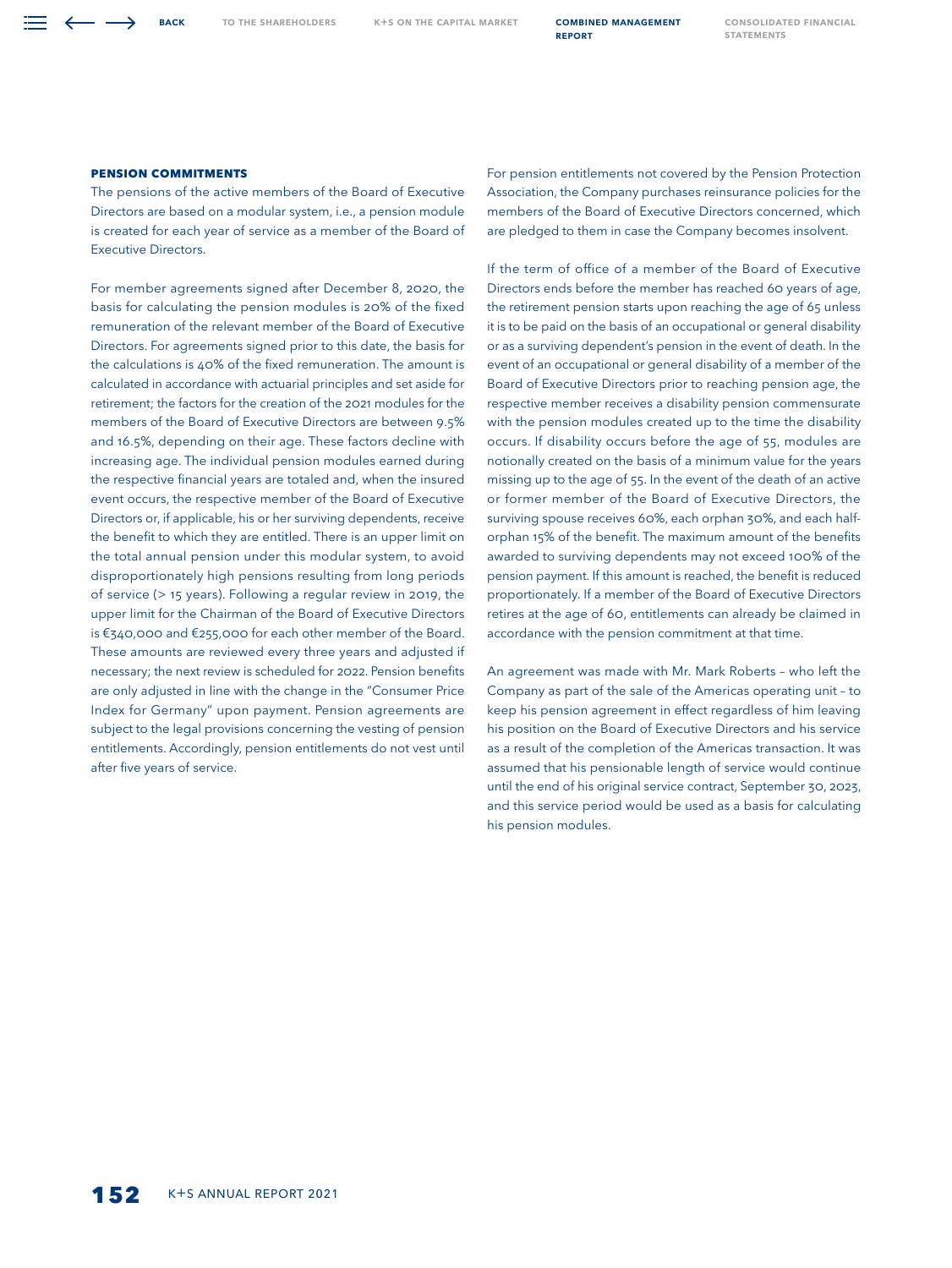In 2021, the amounts shown in **B.75** were allocated to pension provisions for members of the Board of Executive Directors.

The pension module earned by each of the members of the Board of Executive Directors in 2021 gives rise to pension expenses, which are calculated in accordance with actuarial principles.

# **TERMINATION OF SERVICE CONTRACTS WITH THE BOARD OF EXECUTIVE DIRECTORS**

If an appointment as a Board member is revoked, the member of the Board of Executive Directors usually receives, at the time of termination, a severance payment of 1.5 times the fixed remuneration, up to a maximum of the total remuneration for the remaining term of the service agreement.

In the event of early termination of an agreement with a member of the Board of Executive Directors as a result of a takeover ("change of control"), the fixed remuneration and bonuses outstanding until the end of the original term of the appointment will be paid plus a compensatory payment, unless there are reasons justifying a termination of the respective agreement without giving notice. The bonus is calculated on the basis of the average of the preceding two years. The compensatory payment is 1.5 times the annual fixed remuneration. In addition, there is an upper limit for severance

payments, which specifies that entitlements arising from the "change of control" clause in existing service contracts may not exceed the value of the combined annual remuneration for three years. This arrangement was amended to make the combined annual remuneration for two years the upper limit for service contracts signed after December 8, 2020. In the event of a change of control, members of the Board of Executive Directors enjoy no extraordinary right to terminate their agreement.

For the term of the service agreement and the subsequent two years after its termination, the member of the Board of Executive Directors undertakes not to work in any way for a competitor company of K+S or a company associated with K+S without the approval of K+S or to participate directly or indirectly in such a company or to conduct business for his or her own account or for the account of third parties in the business fields of K+S. The post-contractual prohibition of competition does not apply to subordinate activities for a competitor company without reference to the previous position on the Board of Executive Directors. The post-contractual non-competition clause shall be remunerated; income from self-employment, regular employment, or other gainful employment shall be offset. K+S may waive the noncompetition clause prior to the expiry of the contract with a notice period of six months.

| in $\epsilon$ thousand                                                         |      | Age | Fair value<br>as of<br>Jan 1 | Pension<br>expenses <sup>2</sup> | Fair value<br>as of<br>Dec 31 |
|--------------------------------------------------------------------------------|------|-----|------------------------------|----------------------------------|-------------------------------|
| Members of the Board of Executive Directors in office as of December 31, 2021  |      |     |                              |                                  |                               |
| Dr. Burkhard Lohr                                                              | 2021 | 58  | 8,666.6                      | 1,165.7                          | 8,669.3                       |
| Thorsten Boeckers <sup>3</sup>                                                 | 2021 | 46  | 5.373.4                      | 1.385.9                          | 5,413.7                       |
| Holger Riemensperger                                                           | 2021 | 51  |                              | 256.7                            | 344.4                         |
| Members of the Board of Executive Directors who left during the 2021 financial |      |     |                              |                                  |                               |
| year                                                                           |      |     |                              |                                  |                               |
| <b>Mark Roberts</b>                                                            | 2021 | 58  | 7.060.0                      | 279.1                            | 8,610.2                       |

**Pensions of the Members of the Board of Executive Directors1 B.75**

<sup>1</sup> Information provided in accordance with IFRS.

<sup>2</sup> Equivalent to service costs.

3 Includes pension entitlements from his time as Head of Investor Relations of K+S Aktiengesellschaft (total commitment).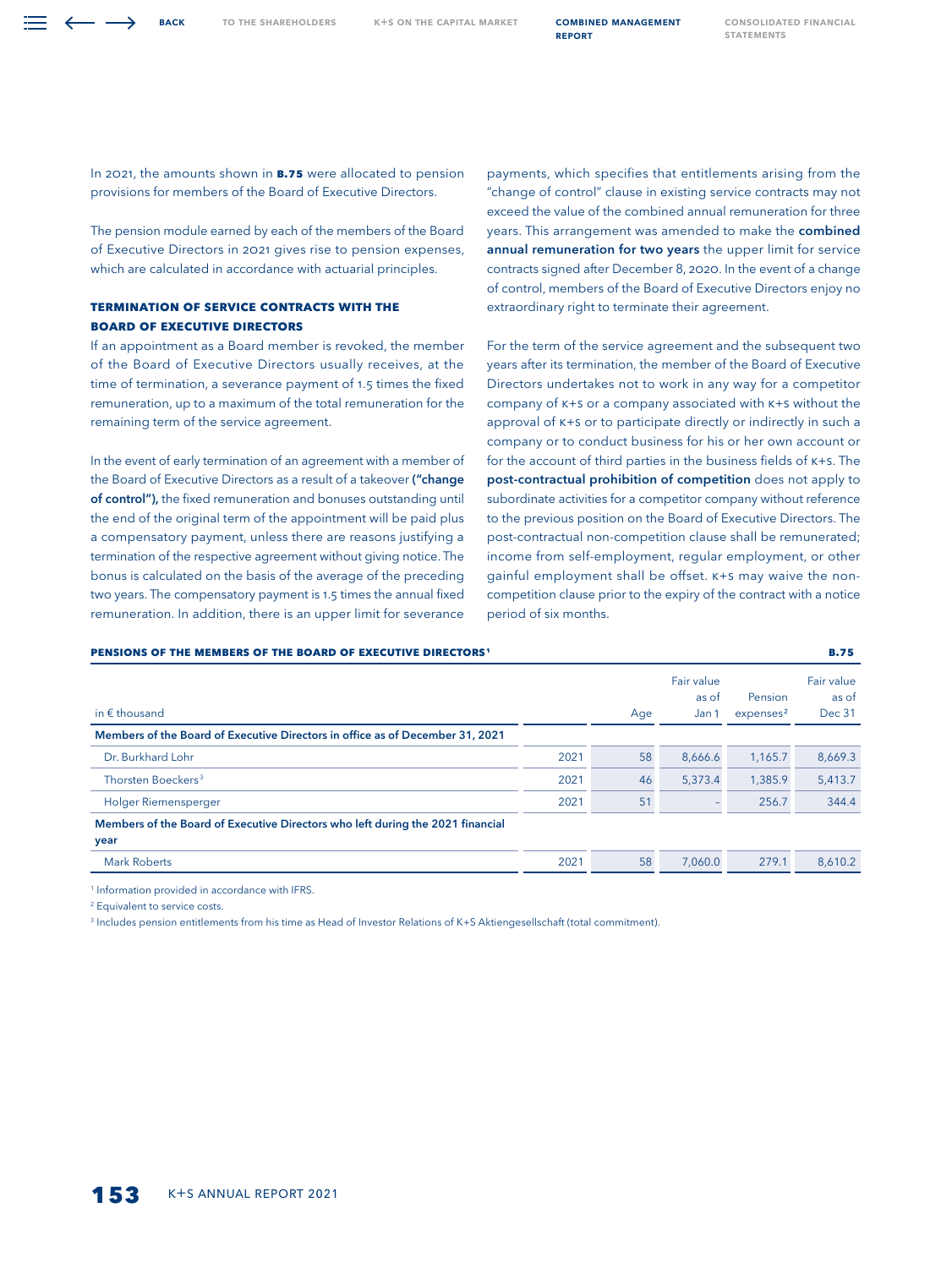## **Claw-Back Clause**

The service agreements of all members of the Board of Executive Directors contain claw-back clauses. If there is a serious violation of legal requirements or of obligations arising from the Company's Articles of Association or from the Board member's agreement of service, the Company has the right to demand back or retain any LTI tranches (LTI I and LTI II) that are current at the time of the violation. The claw-back option was not used in the 2021 financial year.

#### **OTHER**

For the members of the Board of Executive Directors, the Supervisory Board has introduced an age limit set at the age of 65.

The members of the Board of Executive Directors were not promised or granted benefits by third parties for their work as executive directors during the reporting period – nor did they receive any loans. Apart from the service agreements mentioned, there are no contractual relationships between the Company or its Group companies and members of the Board of Executive Directors or persons closely related to them.

# **Remuneration Granted and Owed to Former Members of the Board of Executive Directors**

Table **B.76** below presents the remuneration granted and owed to former members of the Board of Executive Directors during the 2021 financial year in accordance with Section 162 (1) Sentence 1 AktG. In accordance with Section 162 (5) AktG, personal details were not included for Board members whose last role on a governing body of K+S AKTIENGESELLSCHAFT ended before the 2012 financial year.

Mr. Roberts and K+S AKTIENGESELLSCHAFT signed a severance agreement that governs the settlement for the remaining term of his original employment contract from May 1, 2021 to September 30, 2023.

#### **Remuneration Granted and Owed to Former Members of the Board of Executive Directors B.76**

|                                                                                             |                           | 2021   |
|---------------------------------------------------------------------------------------------|---------------------------|--------|
|                                                                                             | in<br>$\epsilon$ thousand | in $%$ |
| Mark Roberts <sup>1</sup><br>Member of the Board of Executive Directors<br>until April 2021 | 3,600.4                   |        |
| Dr. Thomas Nöcker<br>Member of the Board of Executive Directors<br>until August 2018        | 285.1                     | 100    |
| Norbert Steiner<br>Chairman of the Board of Executive Directors<br>until May 2017           | 345.7                     | 100    |
| Gerd Grimmig,<br>Member of the Board of Executive Directors<br>until September 2014         | 225.3                     | 100    |
| Joachim Felker<br>Member of the Board of Executive Directors<br>until September 2012        | 147.4                     | 100    |
| Dr. Ralf Bethke<br>Chairman of the Board of Executive Directors<br>until June 2007/         |                           |        |
| Chairman of the Supervisory Board<br>until May 2017                                         | 278.6                     | 100    |

<sup>1</sup> Mr. Mark Roberts left the Board of Executive Directors with effect from April 30, 2021. He received the following remuneration for the remainder of his original employment contract from May 1, 2021 to September 30, 2023: fixed remuneration of €1,329.2 thousand (around 37%), one-year variable remuneration (STI) of €918.3 thousand (around 25%), and long-term incentive program payments of €1,352.9 thousand (around 38%).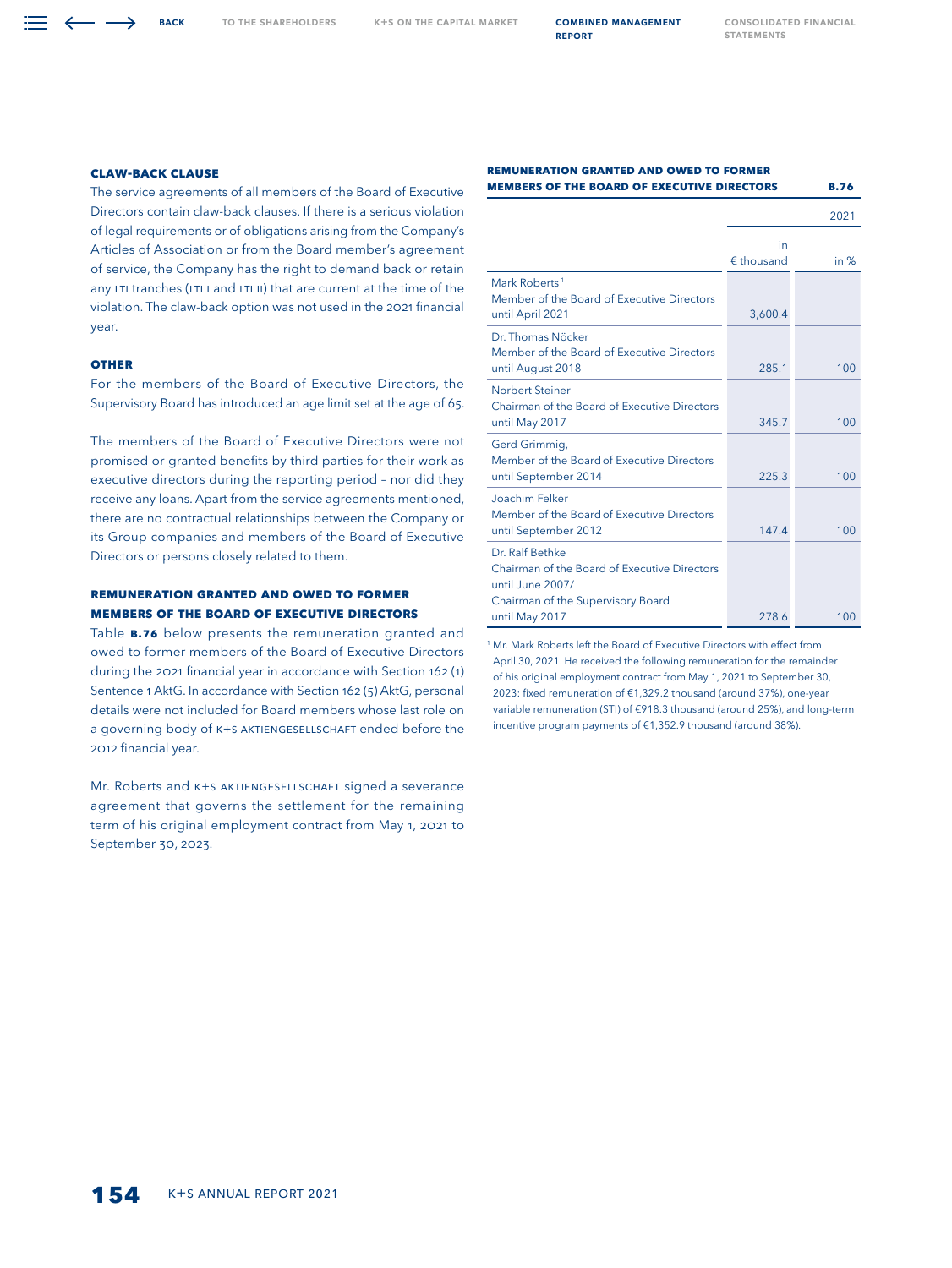$\equiv \leftarrow \rightarrow$  BACK

## **Year-on-Year Comparison of Remuneration and Earnings**

The following comparison illustrates the annual change in the remuneration granted and owed to former members of the Board of Executive Directors, the earnings of K+S Aktiengesellschaft, and the annual change in the average remuneration for employees in Germany on a full-time equivalent basis for the last five years. **B.77**

#### **Year-on-Year Comparison of Remuneration and Earnings development for Former Members of the Board of Executive Directors B.77**

|                                                                     | Remuneration<br>granted and<br>owed in 2021 | Remuneration<br>granted and<br>owed in 2020 | 2021 vs. 2020<br>2020 vs. 2019<br>2019 vs. 2018<br>2018 vs. 2017<br>change<br>change<br>change |                | change                         | 2017 vs. 2016<br>change |                                 |                |                                 |                |                                 |              |
|---------------------------------------------------------------------|---------------------------------------------|---------------------------------------------|------------------------------------------------------------------------------------------------|----------------|--------------------------------|-------------------------|---------------------------------|----------------|---------------------------------|----------------|---------------------------------|--------------|
|                                                                     | in<br>$E$ thousand                          | in.                                         | in.<br>$\notin$ thousand $\notin$ thousand                                                     |                | in<br>in % $\epsilon$ thousand |                         | in.<br>in % $\epsilon$ thousand |                | in.<br>in % $\epsilon$ thousand |                | in.<br>in % $\epsilon$ thousand | in $%$       |
| Former Members of the Board of Executive Directors                  |                                             |                                             |                                                                                                |                |                                |                         |                                 |                |                                 |                |                                 |              |
| <b>Mark Roberts</b><br>(until April 2021)                           | 3,600.4                                     | $\equiv$                                    | 3,600.4                                                                                        |                |                                |                         |                                 |                |                                 |                |                                 |              |
| Dr. Thomas Nöcker<br>(until August 2018)                            | 285.1                                       | 518.4                                       | $-233.3$                                                                                       | $-45$          | $-110.7$                       | $-18$                   | 420.6                           | 202            | 208.5                           |                |                                 |              |
| <b>Norbert Steiner</b><br>(until May 2017)                          | 345.7                                       | 356.3                                       | $-10.6$                                                                                        | $-3$           | $-4.8$                         | $-1$                    | 6.7                             | $\overline{2}$ | 131.7                           | 59             | 222.7                           |              |
| <b>Gerd Grimmig</b><br>(until September<br>2014)                    | 225.3                                       | 224.2                                       | 1.1                                                                                            | $\mathbf 0$    | 3.1                            | $\mathbf{1}$            | $-20.8$                         | $-9$           | 2.4                             | 1              | 4.4                             | 2            |
| Joachim Felker<br>(until September<br>2012)                         | 147.4                                       | 158.0                                       | $-10.6$                                                                                        | $-7$           | 4.2                            | 3                       | $-4.8$                          | $-3$           | $-37.6$                         | $-19$          | 14.7                            | 8            |
| Dr. Ralf Bethke<br>(until June 2007/<br>May 2017)                   | 278.6                                       | 277.2                                       | 1.4                                                                                            | $\mathbf{1}$   | 3.9                            | $\mathbf{1}$            | 5.0                             | $\overline{2}$ | 4.7                             | $\overline{2}$ | 1.6                             | $\mathbf{1}$ |
| <b>Employees</b>                                                    |                                             |                                             |                                                                                                |                |                                |                         |                                 |                |                                 |                |                                 |              |
| Average employee<br>remuneration<br>in Germany<br>(in $f$ thousand) | 78.3                                        | 73.0                                        | 5.3                                                                                            | $\overline{7}$ | $-0.4$                         | $\mathbf{0}$            | 3.5                             | 5              | $-0.1$                          | $\mathbf 0$    | 6.4                             | 10           |
|                                                                     |                                             |                                             |                                                                                                |                |                                |                         |                                 |                |                                 |                |                                 |              |
| <b>Earnings</b>                                                     |                                             |                                             |                                                                                                |                |                                |                         |                                 |                |                                 |                |                                 |              |
| K+S AG net income<br>(in $\notin$ million)                          | 1,152.4                                     | $-603.4$                                    | 1,755.8                                                                                        |                | $-891.6$                       | ÷                       | 213.7                           | 287            | 186.9                           | ÷.             | $-189.2$                        |              |
| K+S Group EBITDA<br>(in $\notin$ million)                           | 969.1                                       | 266.9                                       | 702.2                                                                                          | 263            | $-143.5$                       | $-35$                   | $-195.9$                        | $-32$          | 29.6                            | 5              | 57.6                            | 11           |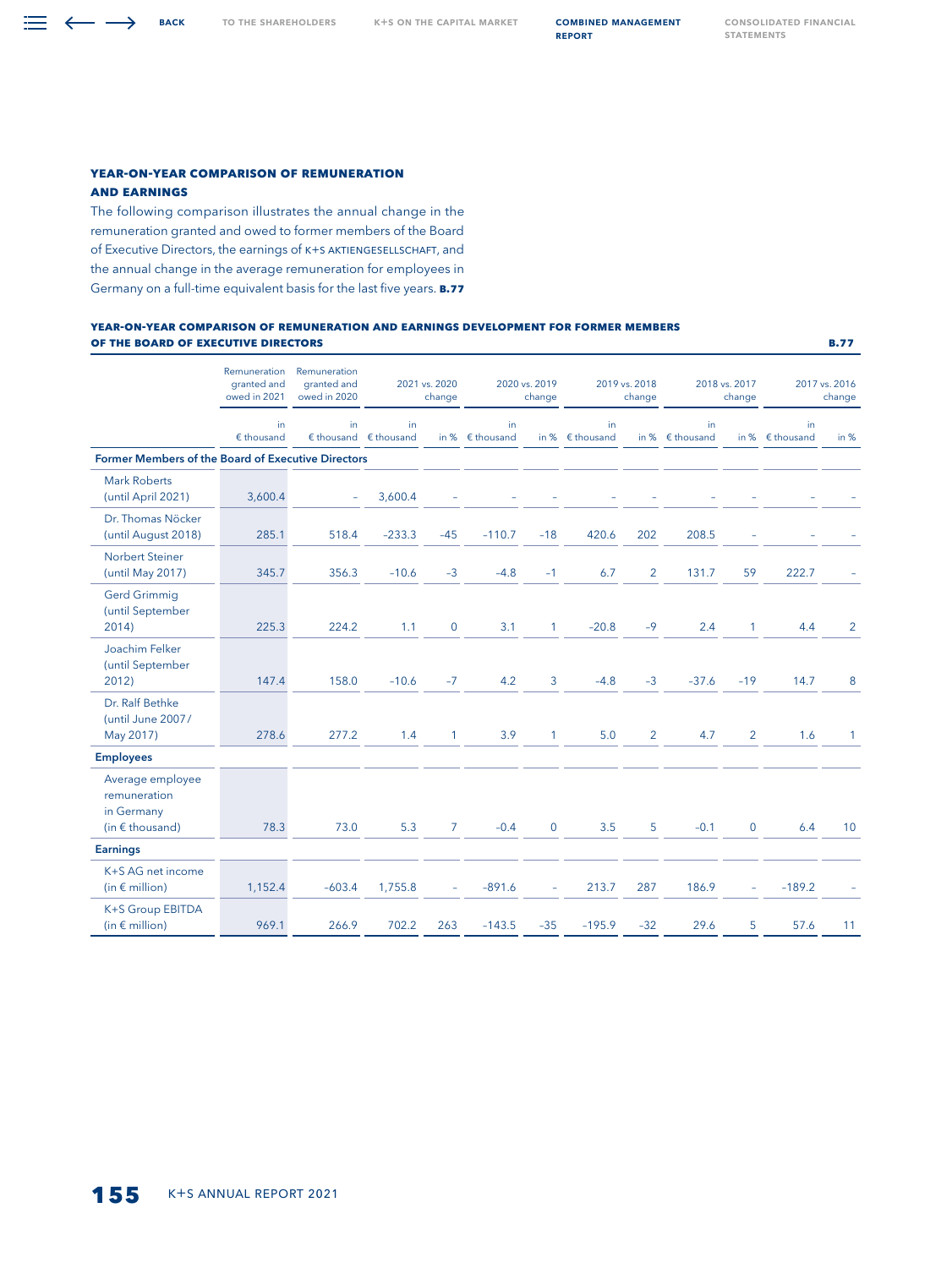# **REMUNERATION OF THE SUPERVISORY BOARD**

## **Overview of the Remuneration System**

**BACK** 

The provisions of the remuneration system for the Supervisory Board, as established in Article 12 of K+S AKTIENGESELLSCHAFT's Articles of Association, were passed at the Annual General Meeting on May 12, 2021 and have been applied in full in the time since January 1, 2021.

## **REMUNERATION STRUCTURE and Components**

An ordinary member of the Supervisory Board receives fixed annual remuneration of €65 thousand. No additional attendance fees are paid. A chair receives twice this amount and a deputy chair 1.5 times this amount.

The members of the Audit Committee receive additional annual remuneration of €20 thousand. Remuneration for membership of the Personnel Committee is €5 thousand. The members of the Nomination Committee receive further annual remuneration of €2.5 thousand if at least two meetings have taken place during the fiscal year. Remuneration for membership of the Strategy Committee is €15 thousand. Each committee chair receives twice this amount and a deputy chair 1.5 times this amount. A resolution was passed during the fiscal year to establish a temporary special committee, which dealt with the FREP examination. The work on this committee was done without any extra remuneration. The members of the Supervisory Board are entitled to reimbursement by the Company of any expenses that are necessary and reasonable for the performance of their duties, as well as to reimbursement of any value added tax (VAT) payable as a consequence of their activities in their capacity as Supervisory Board members, if relevant.

Mr. Gerd Grimmig was appointed as an ordinary member of the Supervisory Board of the consolidated subsidiary K+S Minerals and Agriculture GmbH with effect from January 1, 2021. Ms. Jella Benner-Heinacher, Dr. Elke Eller, Mr. Markus Heldt, and Dr. Rainier van Roessel have also been ordinary members of this body since October 1, 2021. Dr. Andreas Kreimeyer took up the chairmanship of the Supervisory Board of K+S MINERALS AND AGRICULTURE GMBH with effect from October 20, 2021.

An ordinary member receives annual remuneration of €5 thousand for a role on the Supervisory Board of the consolidated subsidiary K+S Minerals and Agriculture GmbH. A chair receives twice this amount and a deputy chair 1.5 times this amount. In addition, the members receive an attendance fee of €400 per meeting.

Both Supervisory Boards have a rule that any member who was only on the Supervisory Board or one of its committees for part of a year receives one-twelfth of the relevant annual remuneration for each month that began during their membership.

The remuneration of the Supervisory Board is paid at the end of the first month following the close of the fiscal year.

[Consolidated Financial](#page--1-0)  **STATEMENTS** 

report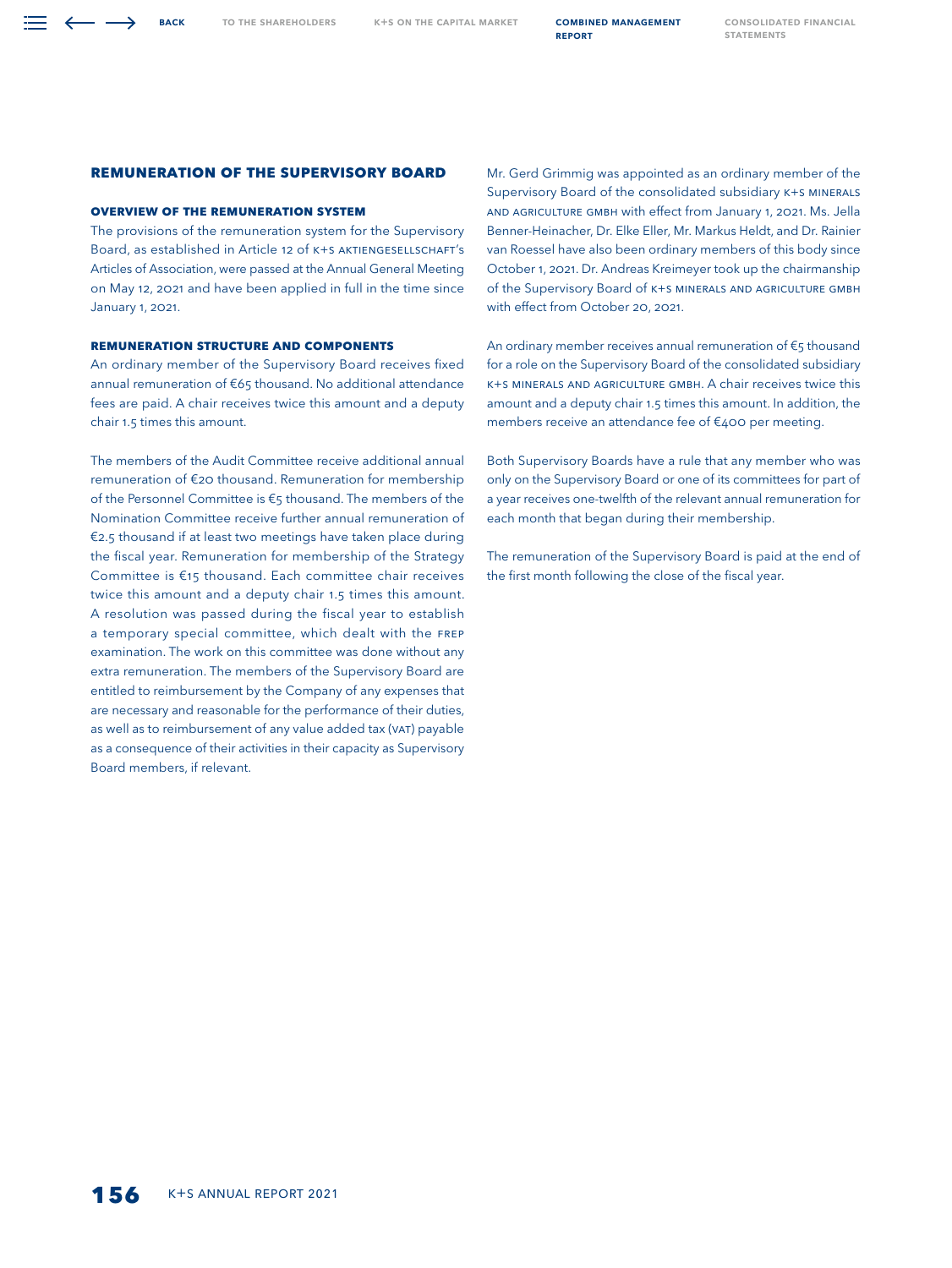TO THE SHAREHOLDERS K+S ON THE CAPITAL MARKET **COMBINED MANAGEMENT** 

report

## **Remuneration Granted and Owed**

Table **B.78** below shows the remuneration granted and owed during the fiscal year to current members of the Supervisory Board or members who left during the fiscal year, in either case provided that their underlying service had already been performed in full as of December 31.

Due to the coronavirus pandemic, members of the Supervisory Board were reimbursed expenses totaling €10.3 thousand for 2021 (2020: €31.8 thousand). Mr. Markus Heldt received payment of €12 thousand during the 2021 fiscal year through a consultancy

agreement, which had ended before he joined the Supervisory Board of K+S AKTIENGESELLSCHAFT. No other remuneration was paid to members of the Supervisory Board for services rendered personally, particularly consultancy or brokerage services, nor were any benefits granted.

In addition to the Supervisory Board remuneration, employee representatives who are employees of the K+S GROUP receive remuneration that is not related to activities performed for the Supervisory Board.

# **Remuneration Granted and Owed to the Supervisory Board B.78**

| in<br>in<br>in<br>in<br>in<br>in<br>in<br>in<br>$$$ thousand<br>in % $\epsilon$ thousand<br>in % $\epsilon$ thousand<br>in % $\epsilon$ thousand<br>in % $\epsilon$ thousand<br>in % $\epsilon$ thousand<br>in % $\epsilon$ thousand<br>in % $\epsilon$ thousand<br>Members of the Supervisory Board in office as of December 31, 2021<br>Dr. Andreas<br>130.0<br>66<br>20.0<br>10<br>10.0<br>5<br>5.0<br>$\overline{2}$<br>30.0<br>15<br>3.3<br>$\overline{2}$<br>198.3<br>Kreimeyer<br>97.5<br>20.0<br>5.0<br>3<br><b>Ralf Becker</b><br>71<br>15<br>15.0<br>137.5<br>11<br>Petra Adolph<br>65.0<br>76<br>20.0<br>24<br>85.0<br>81<br>André Bahn<br>65.0<br>15.0<br>19<br>80.0<br>Jella S. Benner-<br>$\overline{2}$<br>Heinacher<br>65.0<br>73<br>20.0<br>22<br>2.5<br>3<br>2.1<br>89.6<br><b>Philip Freiherr</b><br>von dem<br><b>Bussche</b><br>65.0<br>79<br>2.5<br>3<br>15.0<br>18<br>82.5<br>2.1<br>3<br>72.1<br>Dr. Elke Eller<br>65.0<br>90<br>5.0<br>7<br>2.5<br>3<br>9<br><b>Gerd Grimmig</b><br>65.0<br>88<br>6.6<br>74.1<br>76<br>20.0<br>24<br>Axel Hartmann<br>65.0<br>85.0<br><b>Markus Heldt</b><br>(since May 12,<br>43.3<br>95<br>2.1<br>5<br>45.4<br>2021)<br>Michael<br>5.0<br>Knackmuß<br>65.0<br>93<br>7<br>70.0<br>105.0<br><b>Thomas Kölbl</b><br>65.0<br>62<br>40.0<br>38<br>Gerd Kübler<br>65.0<br>100<br>65.0<br>Dr. Rainier van |        |  |  |  |  |  |  |  |  |  |
|---------------------------------------------------------------------------------------------------------------------------------------------------------------------------------------------------------------------------------------------------------------------------------------------------------------------------------------------------------------------------------------------------------------------------------------------------------------------------------------------------------------------------------------------------------------------------------------------------------------------------------------------------------------------------------------------------------------------------------------------------------------------------------------------------------------------------------------------------------------------------------------------------------------------------------------------------------------------------------------------------------------------------------------------------------------------------------------------------------------------------------------------------------------------------------------------------------------------------------------------------------------------------------------------------------------------------------------------------------------|--------|--|--|--|--|--|--|--|--|--|
|                                                                                                                                                                                                                                                                                                                                                                                                                                                                                                                                                                                                                                                                                                                                                                                                                                                                                                                                                                                                                                                                                                                                                                                                                                                                                                                                                               | in $%$ |  |  |  |  |  |  |  |  |  |
|                                                                                                                                                                                                                                                                                                                                                                                                                                                                                                                                                                                                                                                                                                                                                                                                                                                                                                                                                                                                                                                                                                                                                                                                                                                                                                                                                               |        |  |  |  |  |  |  |  |  |  |
|                                                                                                                                                                                                                                                                                                                                                                                                                                                                                                                                                                                                                                                                                                                                                                                                                                                                                                                                                                                                                                                                                                                                                                                                                                                                                                                                                               | 100    |  |  |  |  |  |  |  |  |  |
|                                                                                                                                                                                                                                                                                                                                                                                                                                                                                                                                                                                                                                                                                                                                                                                                                                                                                                                                                                                                                                                                                                                                                                                                                                                                                                                                                               | 100    |  |  |  |  |  |  |  |  |  |
|                                                                                                                                                                                                                                                                                                                                                                                                                                                                                                                                                                                                                                                                                                                                                                                                                                                                                                                                                                                                                                                                                                                                                                                                                                                                                                                                                               | 100    |  |  |  |  |  |  |  |  |  |
|                                                                                                                                                                                                                                                                                                                                                                                                                                                                                                                                                                                                                                                                                                                                                                                                                                                                                                                                                                                                                                                                                                                                                                                                                                                                                                                                                               | 100    |  |  |  |  |  |  |  |  |  |
|                                                                                                                                                                                                                                                                                                                                                                                                                                                                                                                                                                                                                                                                                                                                                                                                                                                                                                                                                                                                                                                                                                                                                                                                                                                                                                                                                               | 100    |  |  |  |  |  |  |  |  |  |
|                                                                                                                                                                                                                                                                                                                                                                                                                                                                                                                                                                                                                                                                                                                                                                                                                                                                                                                                                                                                                                                                                                                                                                                                                                                                                                                                                               | 100    |  |  |  |  |  |  |  |  |  |
|                                                                                                                                                                                                                                                                                                                                                                                                                                                                                                                                                                                                                                                                                                                                                                                                                                                                                                                                                                                                                                                                                                                                                                                                                                                                                                                                                               | 100    |  |  |  |  |  |  |  |  |  |
|                                                                                                                                                                                                                                                                                                                                                                                                                                                                                                                                                                                                                                                                                                                                                                                                                                                                                                                                                                                                                                                                                                                                                                                                                                                                                                                                                               | 100    |  |  |  |  |  |  |  |  |  |
|                                                                                                                                                                                                                                                                                                                                                                                                                                                                                                                                                                                                                                                                                                                                                                                                                                                                                                                                                                                                                                                                                                                                                                                                                                                                                                                                                               | 100    |  |  |  |  |  |  |  |  |  |
|                                                                                                                                                                                                                                                                                                                                                                                                                                                                                                                                                                                                                                                                                                                                                                                                                                                                                                                                                                                                                                                                                                                                                                                                                                                                                                                                                               | 100    |  |  |  |  |  |  |  |  |  |
|                                                                                                                                                                                                                                                                                                                                                                                                                                                                                                                                                                                                                                                                                                                                                                                                                                                                                                                                                                                                                                                                                                                                                                                                                                                                                                                                                               | 100    |  |  |  |  |  |  |  |  |  |
|                                                                                                                                                                                                                                                                                                                                                                                                                                                                                                                                                                                                                                                                                                                                                                                                                                                                                                                                                                                                                                                                                                                                                                                                                                                                                                                                                               | 100    |  |  |  |  |  |  |  |  |  |
|                                                                                                                                                                                                                                                                                                                                                                                                                                                                                                                                                                                                                                                                                                                                                                                                                                                                                                                                                                                                                                                                                                                                                                                                                                                                                                                                                               | 100    |  |  |  |  |  |  |  |  |  |
| Roessel<br>65.0<br>97<br>2.1<br>3<br>67.1                                                                                                                                                                                                                                                                                                                                                                                                                                                                                                                                                                                                                                                                                                                                                                                                                                                                                                                                                                                                                                                                                                                                                                                                                                                                                                                     | 100    |  |  |  |  |  |  |  |  |  |
| Peter Trotha<br>(since August 17,<br>100<br>2021)<br>27.1<br>27.1                                                                                                                                                                                                                                                                                                                                                                                                                                                                                                                                                                                                                                                                                                                                                                                                                                                                                                                                                                                                                                                                                                                                                                                                                                                                                             | 100    |  |  |  |  |  |  |  |  |  |
| 65.0<br>65.0<br><b>Brigitte Weitz</b><br>100                                                                                                                                                                                                                                                                                                                                                                                                                                                                                                                                                                                                                                                                                                                                                                                                                                                                                                                                                                                                                                                                                                                                                                                                                                                                                                                  | 100    |  |  |  |  |  |  |  |  |  |
| <b>Total</b><br>1,077.9<br>140.0<br>25.0<br>12.5<br>75.0<br>18.3<br>1,348.7                                                                                                                                                                                                                                                                                                                                                                                                                                                                                                                                                                                                                                                                                                                                                                                                                                                                                                                                                                                                                                                                                                                                                                                                                                                                                   |        |  |  |  |  |  |  |  |  |  |
| Members of the Supervisory Board who left during the 2021 financial year                                                                                                                                                                                                                                                                                                                                                                                                                                                                                                                                                                                                                                                                                                                                                                                                                                                                                                                                                                                                                                                                                                                                                                                                                                                                                      |        |  |  |  |  |  |  |  |  |  |
| <b>Nevin</b><br>McDougall<br>(until May 12,<br>2021)<br>27.1<br>100<br>27.1                                                                                                                                                                                                                                                                                                                                                                                                                                                                                                                                                                                                                                                                                                                                                                                                                                                                                                                                                                                                                                                                                                                                                                                                                                                                                   | 100    |  |  |  |  |  |  |  |  |  |
| Anke Roehr<br>(until May 31,<br>100<br>2021)<br>27.1<br>27.1                                                                                                                                                                                                                                                                                                                                                                                                                                                                                                                                                                                                                                                                                                                                                                                                                                                                                                                                                                                                                                                                                                                                                                                                                                                                                                  | 100    |  |  |  |  |  |  |  |  |  |
| 54.2<br>54.2<br><b>Total</b>                                                                                                                                                                                                                                                                                                                                                                                                                                                                                                                                                                                                                                                                                                                                                                                                                                                                                                                                                                                                                                                                                                                                                                                                                                                                                                                                  |        |  |  |  |  |  |  |  |  |  |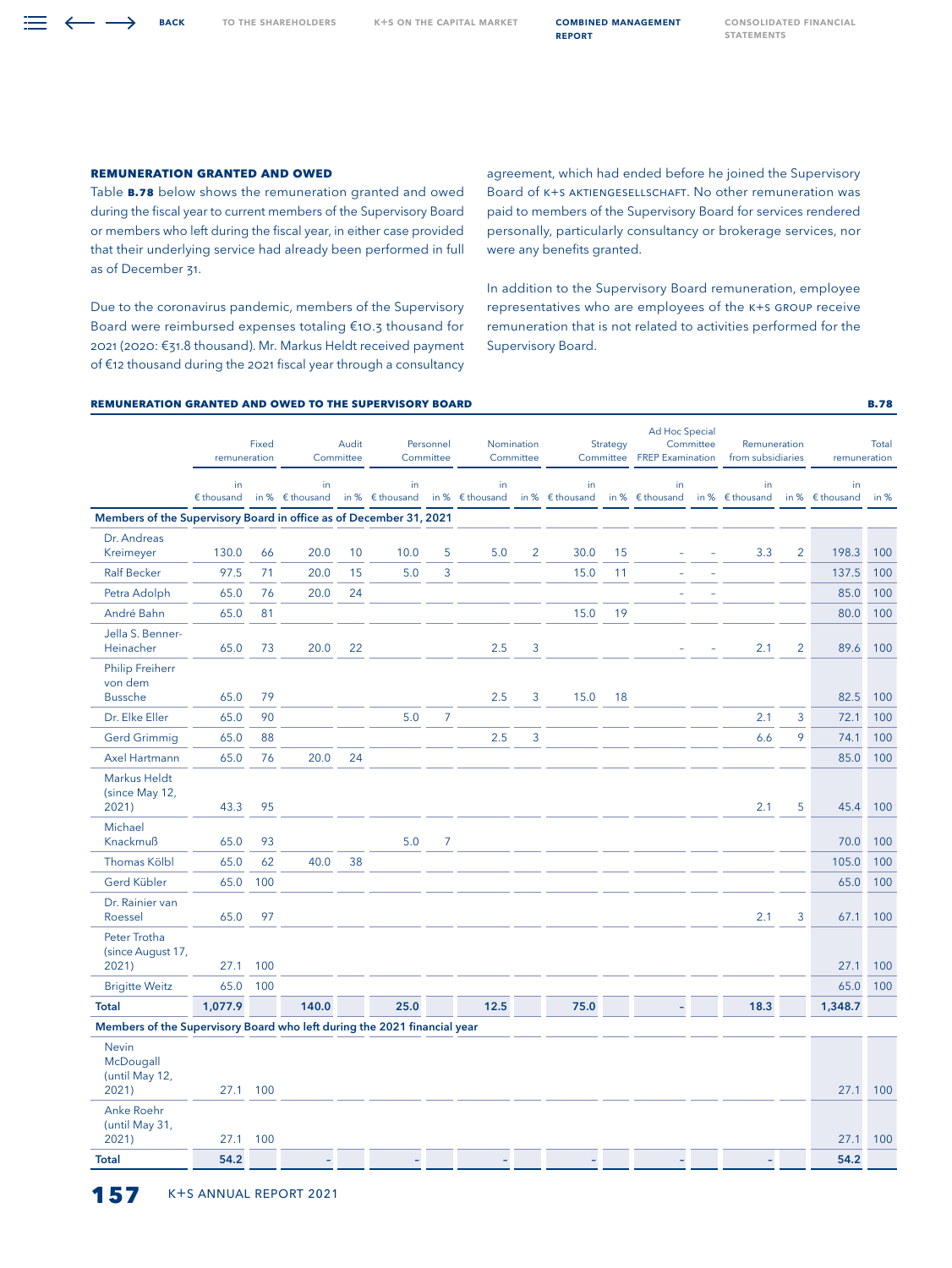$\equiv \leftarrow \rightarrow$  BACK

A member of the family of a Supervisory Board member is employed by the K+S GROUP. This individual's remuneration is paid in accordance with the internal remuneration guidelines of the K+S GROUP and corresponds to the usual remuneration of individuals in comparable positions.

## **Year-on-Year Comparison of Remuneration and Earnings**

The following comparison illustrates the annual change in the remuneration granted and owed to current and former members of the Supervisory Board, the earnings of K+S AKTIENGESELLSCHAFT, and the annual change in the average remuneration for employees in Germany on a full-time equivalent basis for the last five years. **B.79**

|                                                                          | YEAR-ON-YEAR COMPARISON OF REMUNERATION AND EARNINGS FOR MEMBERS OF THE SUPERVISORY BOARD |                                             |                         |                |                                |             |                                      | <b>B.79</b> |                         |                |                         |                |
|--------------------------------------------------------------------------|-------------------------------------------------------------------------------------------|---------------------------------------------|-------------------------|----------------|--------------------------------|-------------|--------------------------------------|-------------|-------------------------|----------------|-------------------------|----------------|
|                                                                          | Remuneration<br>granted and<br>owed in 2021                                               | Remuneration<br>granted and<br>owed in 2020 | 2021 vs. 2020<br>change |                | 2020 vs. 20191<br>change       |             | 2019 <sup>1</sup> vs. 2018<br>change |             | 2018 vs. 2017<br>change |                | 2017 vs. 2016<br>change |                |
|                                                                          | in $\epsilon$ thousand                                                                    | in $\epsilon$ thousand $\epsilon$ thousand  | in                      |                | in<br>in % $\epsilon$ thousand | in $%$      | in<br>€ thousand                     | in %        | in<br>$$$ thousand      | in %           | in<br>€ thousand        | in %           |
| Members of the Supervisory Board in office as of December 31, 2021       |                                                                                           |                                             |                         |                |                                |             |                                      |             |                         |                |                         |                |
| Dr. Andreas Kreimeyer                                                    | 198.3                                                                                     | 273.3                                       | $-75.0$                 | $-27$          | 51.8                           | 23          | $-26.8$                              | $-11$       | 52.3                    | 27             | 80.9                    | 70             |
| <b>Ralf Becker</b>                                                       | 137.5                                                                                     | 205.0                                       | $-67.5$                 | $-33$          | 47.5                           | 30          | $-2.6$                               | $-2$        | 38.3                    | 31             | ÷                       | $\mathbf 0$    |
| Petra Adolph                                                             | 85.0                                                                                      | 128.5                                       | $-43.5$                 | $-34$          | 25.3                           | 24          | 25.1                                 | 32          | 78.2                    | J.             | ÷,                      | ÷,             |
| André Bahn                                                               | 80.0                                                                                      | 125.0                                       | $-45.0$                 | $-36$          | 41.3                           | 49          | 14.8                                 | 22          | 68.9                    |                | L,                      | ÷,             |
| Jella S. Benner-Heinacher                                                | 89.6                                                                                      | 130.8                                       | $-41.2$                 | $-32$          | 17.0                           | 15          | $-15.1$                              | $-12$       | 5.1                     | $\overline{4}$ | 8.0                     | $\overline{7}$ |
| <b>Philip Freiherr</b><br>von dem Bussche                                | 82.5                                                                                      | 125.8                                       | $-43.3$                 | $-34$          | 30.8                           | 32          | $-18.5$                              | $-16$       | $-2.3$                  | $-2$           | 2.3                     | $\overline{2}$ |
| Dr. Elke Eller                                                           | 72.1                                                                                      | 120.3                                       | $-48.2$                 | $-40$          | 23.8                           | 25          | 23.3                                 | 32          | 73.2                    | ÷,             | L,                      | $\overline{a}$ |
| <b>Gerd Grimmig</b>                                                      | 74.1                                                                                      | 109.8                                       | $-35.7$                 | $-32$          | 26.0                           | 31          | 14.8                                 | 22          | 68.9                    | ÷,             | L.                      | $\equiv$       |
| Axel Hartmann                                                            | 85.0                                                                                      | 129.3                                       | $-44.3$                 | $-34$          | 26.8                           | 26          | $-18.5$                              | $-15$       | $-0.8$                  | $-1$           | 0.8                     | $\mathbf{1}$   |
| <b>Markus Heldt</b><br>(since May 12, 2021)                              | 45.4                                                                                      |                                             | 45.4                    |                |                                |             |                                      |             |                         |                |                         |                |
| Michael Knackmuß                                                         | 70.0                                                                                      | 121.8                                       | $-51.8$                 | $-43$          | 26.0                           | 27          | $-13.8$                              | $-13$       | 5.8                     | 6              | ÷,                      | $\mathbf 0$    |
| Thomas Kölbl                                                             | 105.0                                                                                     | 144.3                                       | $-39.3$                 | $-27$          | 26.0                           | 22          | $-12.0$                              | $-9$        | 49.1                    | 60             | 81.2                    | $\equiv$       |
| Gerd Kübler                                                              | 65.0                                                                                      | 109.8                                       | $-44.8$                 | $-41$          | 6.0                            | 6           |                                      | $\mathbf 0$ |                         | $\Omega$       | $-0.8$                  | $-1$           |
| Dr. Rainier van Roessel<br>(since June 10, 2020)                         | 67.1                                                                                      | 63.6                                        | 3.5                     | 5              | 63.6                           |             |                                      |             |                         |                |                         |                |
| Peter Trotha<br>(since August 17, 2021)                                  | 27.1                                                                                      |                                             | 27.1                    |                |                                |             |                                      |             |                         |                |                         |                |
| <b>Brigitte Weitz</b><br>(since August 26, 2020)                         | 65.0                                                                                      | 45.4                                        | 19.6                    | 43             | 45.4                           |             |                                      |             |                         |                |                         |                |
| Members of the Supervisory Board who left during the 2021 financial year |                                                                                           |                                             |                         |                |                                |             |                                      |             |                         |                |                         |                |
| Nevin McDougall<br>(until May 12, 2021)                                  | 27.1                                                                                      | 109.0                                       | $-81.9$                 | $-75$          | 25.3                           | 30          | 15.6                                 | 23          | 68.2                    |                |                         |                |
| Anke Roehr<br>(until May 31, 2021)                                       | 27.1                                                                                      | 109.0                                       | $-81.9$                 | $-75$          | 26.0                           | 31          | $-20.8$                              | $-20$       |                         | $\mathbf 0$    | 25.8                    | 33             |
| <b>Employees</b>                                                         |                                                                                           |                                             |                         |                |                                |             |                                      |             |                         |                |                         |                |
| Average employee<br>remuneration in Germany<br>(in $\epsilon$ thousand)  | 78.3                                                                                      | 73.0                                        | 5.3                     | $\overline{7}$ | $-0.4$                         | $\mathbf 0$ | 3.5                                  | 5           | $-0.1$                  | $\mathbf 0$    | 6.4                     | 10             |
| <b>Earnings</b>                                                          |                                                                                           |                                             |                         |                |                                |             |                                      |             |                         |                |                         |                |
| K+S AG net income<br>(in $\epsilon$ million)                             | 1,152.4                                                                                   | $-603.4$                                    | 1,755.8                 | ÷,             | $-891.6$                       | $\equiv$    | 213.7                                | 287         | 186.9                   | ÷,             | $-189.2$                |                |
| K+S Group EBITDA<br>(in $\notin$ million)                                | 969.1                                                                                     | 266.9                                       | 702.2                   | 263            | $-143.5$                       | $-35$       | $-195.9$                             | $-32$       | 29.6                    | 5              | 57.6                    | 11             |

<sup>1</sup> Incorporates a waiver of 20% of fixed remuneration.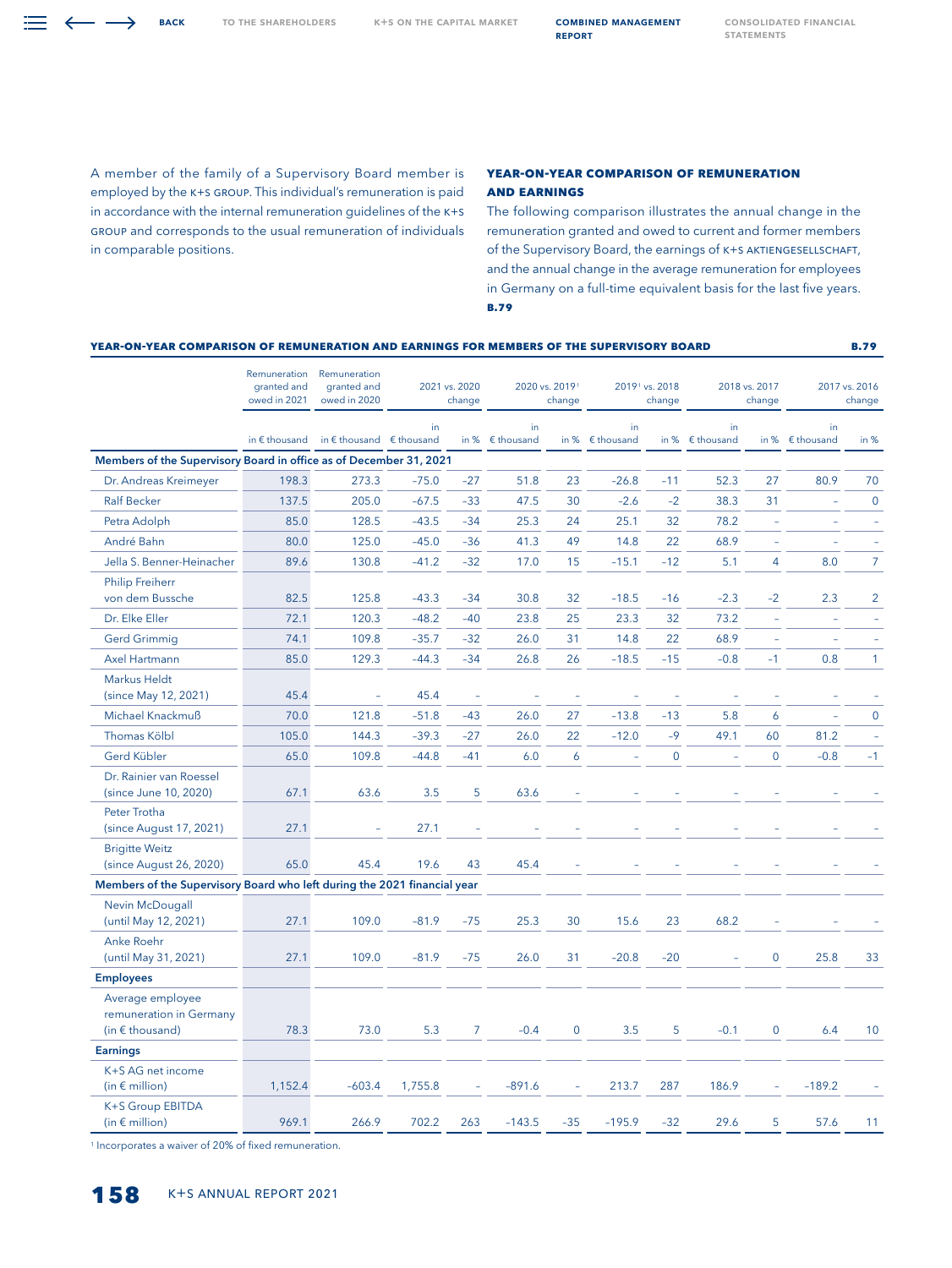**Age Limit and Maximum Terms of Office**

 $\equiv \leftarrow \rightarrow$  BACK

Candidates for the Supervisory Board may not be older than 70 at the time of election. In addition, members may serve on the Supervisory Board for a maximum of two terms of office – three in exceptional cases. This does not affect the statutory co-determination rules.

## **Attendance at Meetings**

Table **B.80** below provides an individualized overview of members' attendance of meetings of the Supervisory Board and its committees in 2021.

## **Attendance of Meetings by Members of the Supervisory Board of K+S Aktiengesellschaft in the 2021 FiNANCIAL Year B.80**

| <b>Supervisory Board members</b> | Meetings, incl.<br>committee<br>meetings | Total number<br>of full Board<br>meetings | Attendance<br>of full Board<br>meetings | <b>Total number</b><br>of committee<br>meetings | Attendance<br>of committee<br>meetings | Attendance as<br>a percentage of<br>total |
|----------------------------------|------------------------------------------|-------------------------------------------|-----------------------------------------|-------------------------------------------------|----------------------------------------|-------------------------------------------|
| Dr. Andreas Kreimeyer            | 32                                       | 9                                         | 9                                       | 23                                              | 23                                     | 100%                                      |
| <b>Ralf Becker</b>               | 29                                       | 9                                         | 9                                       | 20                                              | 20                                     | 100%                                      |
| Petra Adolph                     | 22                                       | 9                                         | 8                                       | 13                                              | 12                                     | 91%                                       |
| André Bahn                       | 11                                       | 9                                         | 9                                       | $\overline{2}$                                  | $\overline{2}$                         | 100%                                      |
| Jella S. Benner-Heinacher        | 25                                       | 9                                         | 9                                       | 16                                              | 16                                     | 100%                                      |
| Philip Freiherr von dem Bussche  | 14                                       | 9                                         | 8                                       | 5                                               | 5                                      | 93%                                       |
| Dr. Elke Eller                   | 14                                       | 9                                         | 8                                       | 5                                               | 4                                      | 86%                                       |
| <b>Gerd Grimmig</b>              | 12                                       | 9                                         | 9                                       | 3                                               | 3                                      | 100%                                      |
| Axel Hartmann                    | 15                                       | 9                                         | 9                                       | 6                                               | 6                                      | 100%                                      |
| Markus Heldt (since May 12)      | 4                                        | $\overline{A}$                            | 4                                       |                                                 |                                        | 100%                                      |
| Michael Knackmuß                 | 14                                       | 9                                         | 8                                       | 5                                               | 3                                      | 79%                                       |
| <b>Thomas Kölbl</b>              | 15                                       | 9                                         | 9                                       | 6                                               | 6                                      | 100%                                      |
| Gerd Kübler                      | 9                                        | 9                                         | 9                                       |                                                 |                                        | 100%                                      |
| Nevin McDougall (until May 12)   | 5                                        | 5                                         | 5                                       | ÷                                               |                                        | 100%                                      |
| Anke Roehr (until May 31)        | 5                                        | 5                                         | 5                                       |                                                 |                                        | 100%                                      |
| Dr. Rainier van Roessel          | 9                                        | 9                                         | 9                                       |                                                 |                                        | 100%                                      |
| Peter Trotha (since August 17)   | 4                                        | 4                                         | $\overline{A}$                          |                                                 |                                        | 100%                                      |
| <b>Brigitte Weitz</b>            | 9                                        | 9                                         | 9                                       |                                                 |                                        | 100%                                      |
| <b>Total</b>                     | 248                                      | 144                                       | 97%                                     | 104                                             | 96%                                    | 97%                                       |

report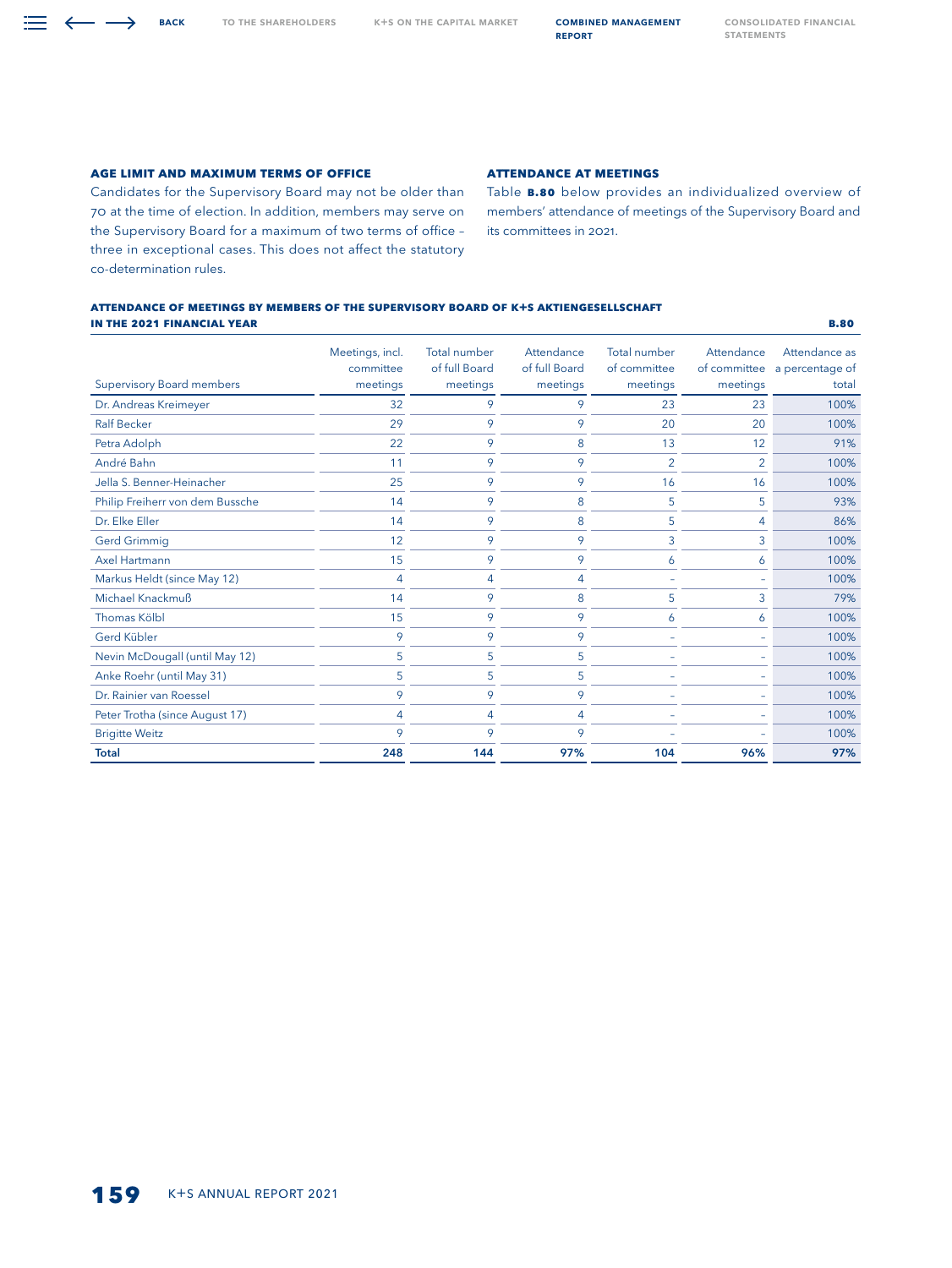**BACK** 

# **INDEPENDENT AUDITOR'S REPORT**

To K+S Aktiengesellschaft, Kassel

# **REPORT ON THE AUDIT OF THE CONSOLIDATED FINANCIAL STATEMENTS AND OF THE GROUP MANAGEMENT REPORT**

#### **Audit Opinions**

We have audited the consolidated financial statements of K+S Aktiengesellschaft, Kassel, and its subsidiaries (the Group), which comprise the consolidated statement of financial position as at 31 December 2021, and the consolidated statement of comprehensive income, consolidated statement of profit or loss, consolidated statement of changes in equity and consolidated statement of cash flows for the financial year from 1 January to 31 December 2021, and notes to the consolidated financial statements, which are combined with the notes to the annual financial statements, including a summary of significant accounting policies. In addition, we have audited the group management report of K+S Aktiengesellschaft, which is combined with the Company's management report, – which comprise the content included to comply with the German legal requirements as well as the remuneration report pursuant to § [Article] 162 AktG [Aktiengesetz: German Stock Corporation Act], including the related disclosures, included in section "Remuneration Report" of the group management report – for the financial year from 1 January to 31 December 2021. In accordance with the German legal requirements, we have not audited the content of those parts of the group management report listed in the "Other Information" section of our auditor's report.

In our opinion, on the basis of the knowledge obtained in the audit,

- **+** the accompanying consolidated financial statements comply, in all material respects, with the IFRSs as adopted by the EU and the additional requirements of German commercial law pursuant to § 315e Abs. [paragraph] 1 HGB [Handelsgesetzbuch: German Commercial Code] and, in compliance with these requirements, give a true and fair view of the assets, liabilities, and financial position of the Group as at 31 December 2021, and of its financial performance for the financial year from 1 January to 31 December 2021, and
- **+** the accompanying group management report as a whole provides an appropriate view of the Group's position. In all material respects, this group management report is consistent with the consolidated financial statements, complies with

German legal requirements and appropriately presents the opportunities and risks of future development. Our audit opinion on the group management report does not cover the content of those parts of the group management report listed in the "Other Information" section of our auditor's report.

Pursuant to § 322 Abs. 3 Satz [sentence] 1 HGB, we declare that our audit has not led to any reservations relating to the legal compliance of the consolidated financial statements and of the group management report.

# **Basis for the Audit Opinions**

We conducted our audit of the consolidated financial statements and of the group management report in accordance with § 317 HGB and the EU Audit Regulation (No. 537/2014, referred to subsequently as "EU Audit Regulation") in compliance with German Generally Accepted Standards for Financial Statement Audits promulgated by the Institut der Wirtschaftsprüfer [Institute of Public Auditors in Germany] (IDW). Our responsibilities under those requirements and principles are further described in the "Auditor's Responsibilities for the Audit of the Consolidated Financial Statements and of the Group Management Report" section of our auditor's report. We are independent of the group entities in accordance with the requirements of European law and German commercial and professional law, and we have fulfilled our other German professional responsibilities in accordance with these requirements. In addition, in accordance with Article 10 (2) point (f) of the EU Audit Regulation, we declare that we have not provided non-audit services prohibited under Article 5 (1) of the EU Audit Regulation. We believe that the audit evidence we have obtained is sufficient and appropriate to provide a basis for our audit opinions on the consolidated financial statements and on the group management report.

# **Key Audit Matters in the Audit of the Consolidated Financial Statements**

Key audit matters are those matters that, in our professional judgment, were of most significance in our audit of the consolidated financial statements for the financial year from 1 January to 31 December 2021. These matters were addressed in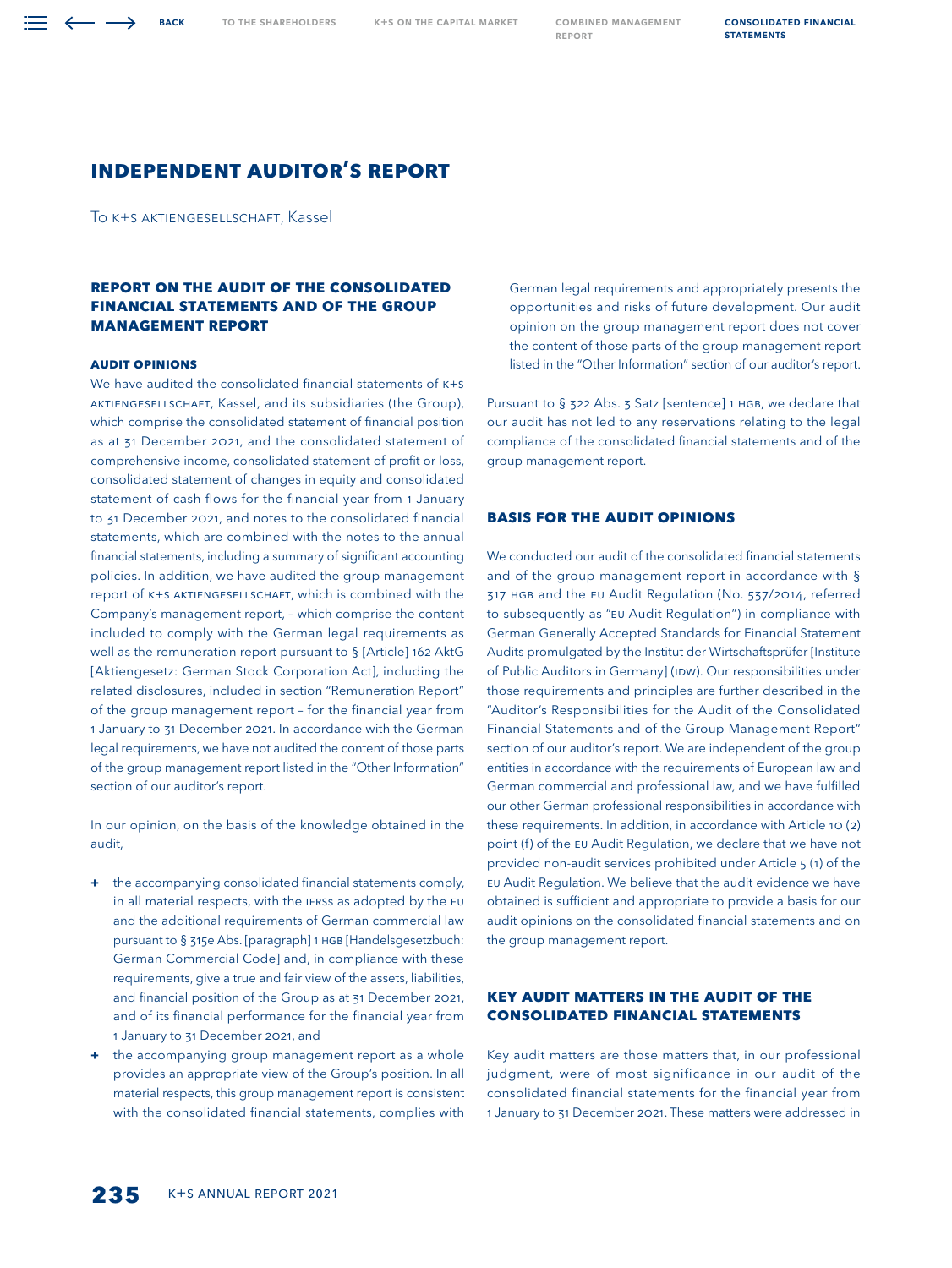**BACK** 

the context of our audit of the consolidated financial statements as a whole, and in forming our audit opinion thereon; we do not provide a separate audit opinion on these matters.

In our view, the matters of most significance in our audit were as follows:

- 1. Mining obligations
- 2. Measurement of non-current assets of the cash-generating unit "Potash and Magnesium Products"

Our presentation of these key audit matters has been structured in each case as follows:

- a) Matter and issue
- b) Audit approach and findings
- c) Reference to further information

Hereinafter we present the key audit matters:

## **1. Mining obligations**

a) In the Company's consolidated financial statements, mining provisions in the amount of EUR 1,017.4 million are recognized under non-current provisions and in the amount of EUR 4.2 million under current provisions. These provisions primarily relate to obligations for mine and shaft backfilling, the storage of tailings piles, mining damage and dismantling. Interest rate changes arising from the long-term nature of the obligations could have a significant influence on the measurement of this material mining provision, which is recognized at present value and calculated based on a measurement model in accordance with the discounted cash flow method. Furthermore, the provisions are, due to their long-term nature and large volume, based on estimations and assumptions of the executive directors regarding future cost developments and the inclusion of future income, wastewater volumes, technological developments, especially methods for covering tailings piles, as well as the lifespans of the mines. Statutory, contractual and official requirements have a material influence on the recognition and the amount of the provisions.

 Against this backdrop, in our view, these matters were of particular significance in the context of our audit because the recognition and measurement of these items that are significant in terms of their amount are subject to considerable scopes of judgment on the part of the executive directors and have a direct and significant effect on the consolidated financial statements.

b) As part of our audit, we analyzed the measures of the executive directors for assessing the completeness and measurement of the mining obligations. In this context, we reviewed the organizational and procedural structures of the process for the recognition of mining provisions with a view to their appropriateness and the effectiveness of the audit-relevant controls. In doing so, we adapted our analysis to our knowledge of the statutory, contractual and official requirements and the up-to-dateness of the respective storage concepts and assessed the current state of the official requirements and storage concepts based on evidence in the form of correspondence with mining authorities and itemized lists of facts in terms of amount. A further area of focus was the assessment of the underlying storage concepts, the underlying cost assumptions and the offset income. Furthermore, we verified that the cost increase rates and maturity-matched interest rates were properly derived from market data. We assessed the reliability of the assumptions of the executive directors by comparing actual cost rates for the financial year with the planning of the prior year. As part of our audit, we also evaluated the results of experts and the professional qualifications of the experts. For the assessment of the discount rate, we reviewed and assessed evidence relating to the parameters used. Furthermore, we verified the time planning for the utilization of the provisions. In the event of changes in the estimates previously made, we obtained evidence in order to assess whether these adjustments were proper.

 We were able to satisfy ourselves that the estimates and assumptions made by the executive directors for the recognition and measurement of the mining provisions were sufficiently substantiated and documented.

c) The disclosures regarding the mining provisions are contained in section "(23) Provisions for mining obligations" of the notes to the consolidated financial statements.

# **2. Measurement of non-current assets of the cash-generating unit "Potash and Magnesium Products"**

a) In financial year 2020, the executive directors of the Company recognized an impairment of the non-current assets of the cash-generating unit "Potash and Magnesium Products". The basis for this measurement was the negative development at that time of the decisive measurement factors for the potash business, especially the medium-term price development, the potash price achievable in the long term and the capital cost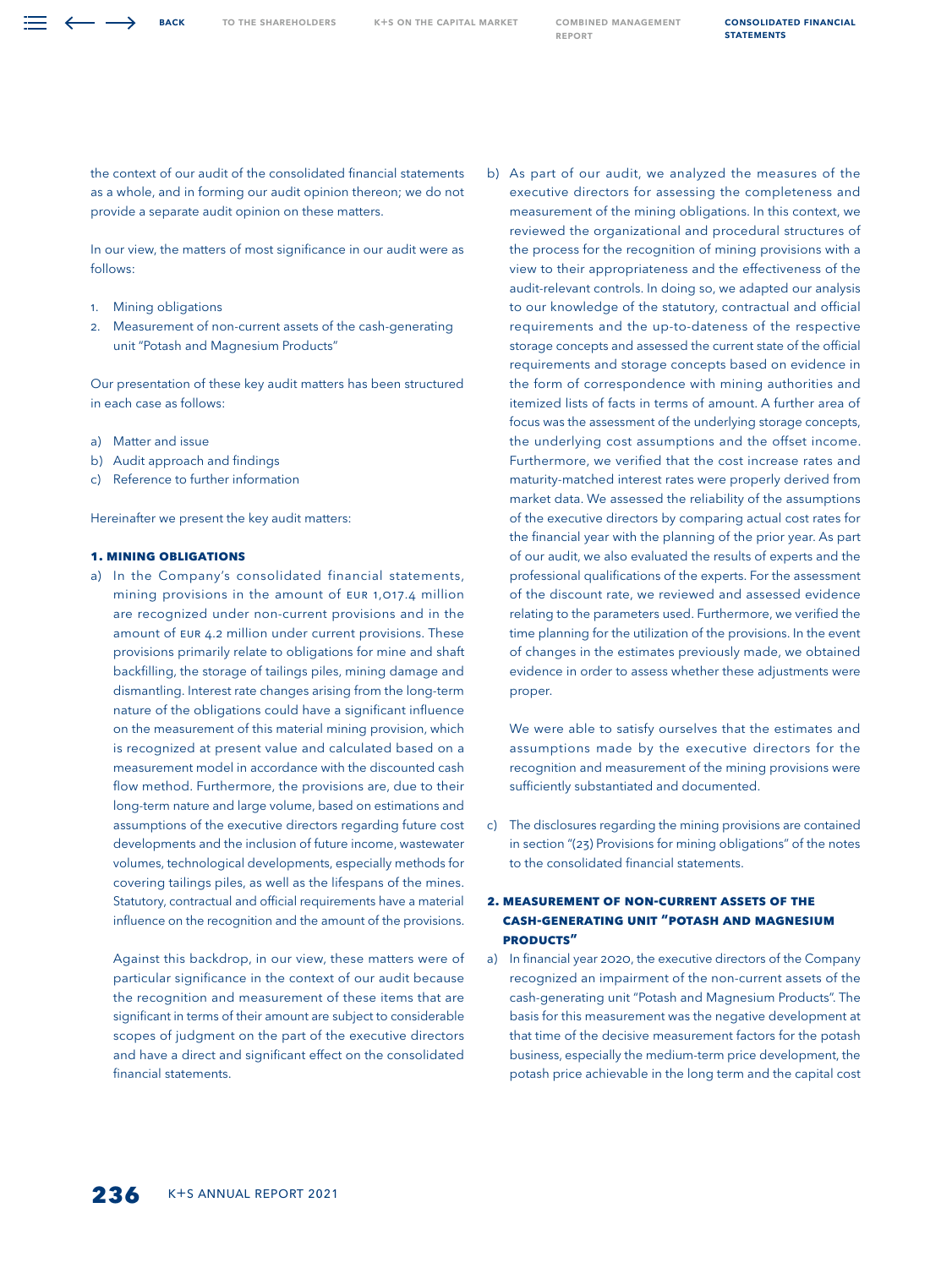rate. The impairment losses recognized in 2020 amounted to € 1.9 billion and primarily related to property, plant and equipment (€ 1.8 billion).

 In financial year 2021, the executive directors of K+S AG, due to the positive development of the decisive measurement factors, identified indicators pursuant to IAS 36.110 according to which the need for impairment no longer exists and fully reversed the impairment recognized in financial year 2020 on non-current assets with the exception of goodwill.

 The measurement of property plant and equipment was reviewed based on their fair value less costs of disposal that exceed their value in use. The recoverable amount, as the larger value from fair value less costs of disposal and value in use, was calculated based on a measurement model in accordance with the discounted cash flow method. In this context, the planning calculations for the coming three years (medium-term planning) prepared by the executive directors and acknowledged by the supervisory board were taken as a basis and extrapolated based on long-term assumptions regarding potash prices, the planned utilization levels and production capacities of the plants, their expected lifespans and the planned costs.

 The outcome of these valuations is dependent to a large extent on the estimates made by the executive directors of the future cash flows and on the discount rates, rates of growth and other assumptions applied. The measurements are therefore subject to material uncertainty and scopes for judgment. Against this background and due to the underlying complexity of the valuation, this matter was of particular significance in the context of our audit.

b) For the assessment of the appropriateness of the calculation underlying the valuation, we reconciled the anticipated incoming future cash flows contained therein with the planning adopted by the Board of Directors and approved by the Supervisory Board. Furthermore, with the involvement of our measurement specialists, we assessed the assumptions underlying the planning using general and sector-specific market expectations and current price developments in the potash market. To achieve greater objectivity regarding the forecast potash price developments, we also took, in particular, market studies by third parties regarding potash

price developments into account. In addition, we assessed the appropriate consideration of the costs of Group functions. In light of the fact that even relatively small changes in the discount rate applied can have a material impact on the level of the fair value determined (less costs of disposal), we, together with our measurement specialists, also assessed the parameters taken by K+S as the basis for determining the discount rate applied as well as the assumptions underlying the model for deriving the discount rate. In addition, we verified the calculation models with a view to their consistency and calculation systematics. In order to reflect the uncertainty inherent in the projections, we evaluated the sensitivity analyses performed by the Company. Furthermore, we reviewed the completeness and accuracy of the assumptions in the notes to the consolidated financial statements required in the context of this impairment reversal pursuant to IAS 36 and in so doing took the findings of the audit of the German Financial Reporting Enforcement Panel (FREP) completed in the year under review into account.

 Overall, the valuation parameters and assumptions used by the executive directors are in line with our expectations and are also within the ranges considered by us to be reasonable.

c) The disclosures of the Company regarding the reversal of the impairment of property, plant and equipment are contained in the section "Notes to the income statement under "(12) Intangible assets, propoerty, plant and equipment ans impairment tests".

## **Other Information**

The executive directors are responsible for the other information. The other information comprises the following non-audited parts of the group management report:

- **+** the statement on corporate governance pursuant to § 289f HGB and § 315d HGB included in section "Declaration on corporate governance" of the group management report
- **+** the non-financial statement pursuant to § 289b Abs. 1 HGB and § 315b Abs. 1 HGB included in section "Combined Non-Financial Statement" of the group management report
- **+** the information included in the sections "Business model" and "Report on economic position" of the group management report, which are marked as non-audited.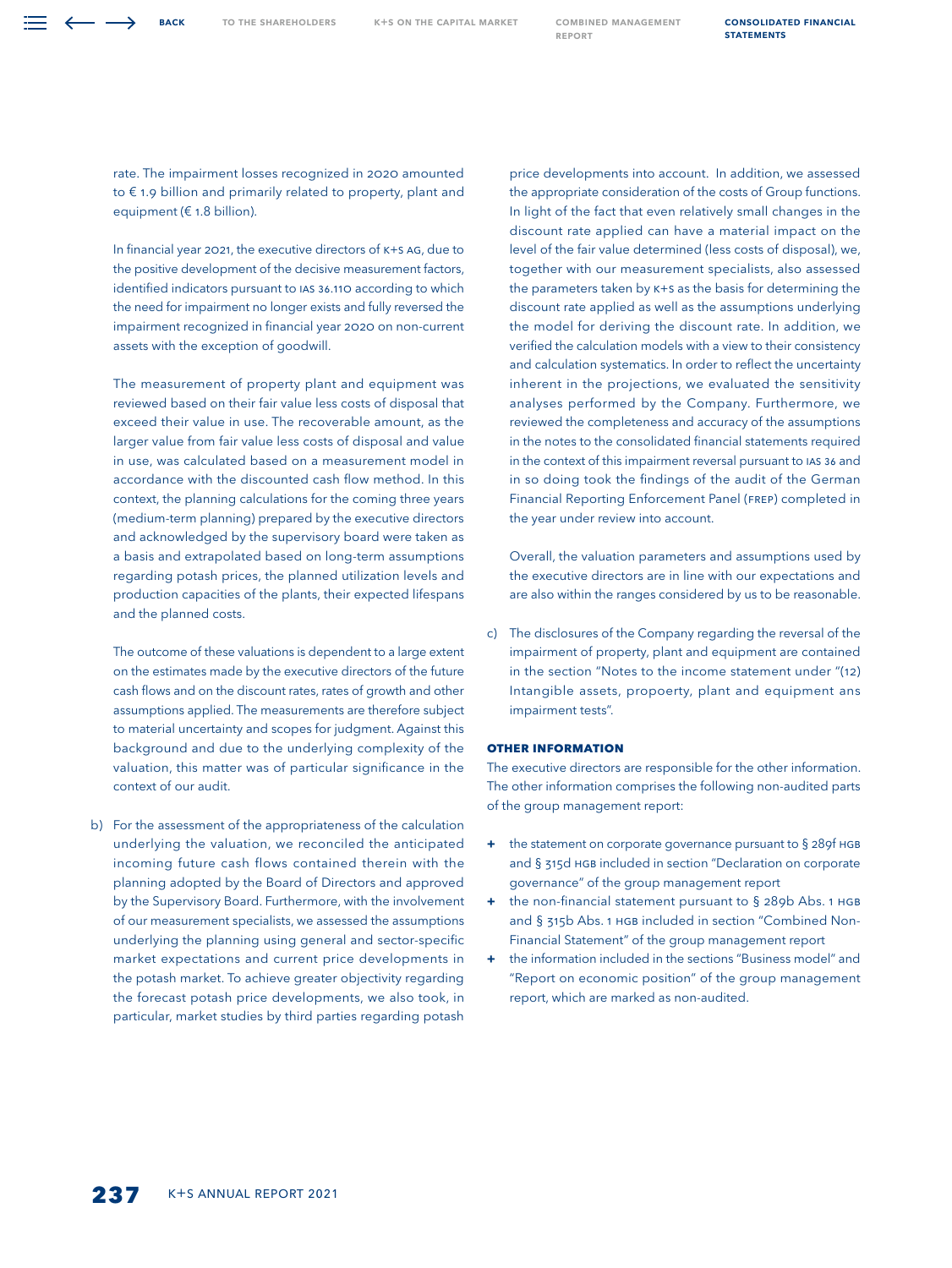The other information also comprises all other parts of the annual report – without further crossreferences to external information – with the exception of the audited consolidated financial statements, the audited group management report and our auditor's report.

Our audit opinions on the consolidated financial statements and on the group management report do not cover the other information, and consequently we do not express an audit opinion or any other form of assurance conclusion thereon.

In connection with our audit, our responsibility is to read the other information mentioned above and, in so doing, to consider whether the other information

- **+** is materially inconsistent with the consolidated financial statements, with the group management report disclosures audited in terms of content or with our knowledge obtained in the audit, or
- **+** otherwise appears to be materially misstated.

# **Responsibilities of the Executive Directors and the Supervisory Board for the Consolidated Financial Statements and the Group Management Report**

The executive directors are responsible for the preparation of the consolidated financial statements that comply, in all material respects, with IFRSs as adopted by the EU and the additional requirements of German commercial law pursuant to § 315e Abs. 1 HGB and that the consolidated financial statements, in compliance with these requirements, give a true and fair view of the assets, liabilities, financial position, and financial performance of the Group. In addition, the executive directors are responsible for such internal control as they have determined necessary to enable the preparation of consolidated financial statements that are free from material misstatement, whether due to fraud or error.

In preparing the consolidated financial statements, the executive directors are responsible for assessing the Group's ability to continue as a going concern. They also have the responsibility for disclosing, as applicable, matters related to going concern. In addition, they are responsible for financial reporting based on the going concern basis of accounting unless there is an intention to liquidate the Group or to cease operations, or there is no realistic alternative but to do so.

Furthermore, the executive directors are responsible for the preparation of the group management report that, as a whole, provides an appropriate view of the Group's position and is, in all material respects, consistent with the consolidated financial statements, complies with German legal requirements, and appropriately presents the opportunities and risks of future development. In addition, the executive directors are responsible for such arrangements and measures (systems) as they have considered necessary to enable the preparation of a group management report that is in accordance with the applicable German legal requirements, and to be able to provide sufficient appropriate evidence for the assertions in the group management report.

The supervisory board is responsible for overseeing the Group's financial reporting process for the preparation of the consolidated financial statements and of the group management report.

The executive directors and the supervisory board are further responsible for the preparation of the remuneration report, including the related disclosures, which is included in a separate section of the group management report and complies with the requirements of § 162 AktG. They are also responsible for such internal control as they determine is necessary to enable the preparation of a remuneration report, including the related disclosures, that is free from material misstatement, whether due to fraud or error.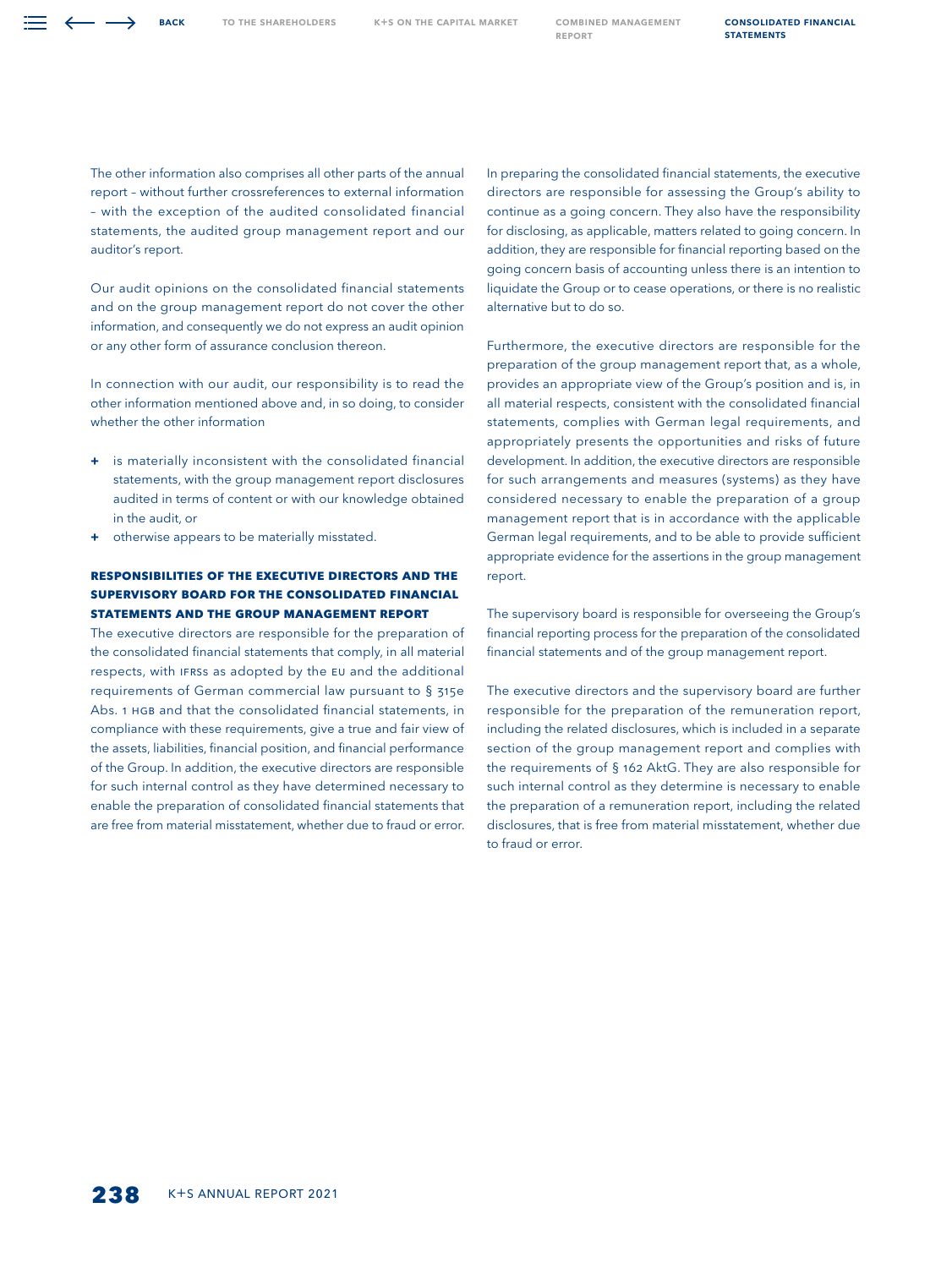## **Auditor's Responsibilities for the Audit of the Consolidated Financial Statements and of the Group Management Report**

Our objectives are to obtain reasonable assurance about whether the consolidated financial statements as a whole are free from material misstatement, whether due to fraud or error, and whether the group management report as a whole provides an appropriate view of the Group's position and, in all material respects, is consistent with the consolidated financial statements and the knowledge obtained in the audit, complies with the German legal requirements and appropriately presents the opportunities and risks of future development, as well as to issue an auditor's report that includes our audit opinions on the consolidated financial statements and on the group management report.

Reasonable assurance is a high level of assurance, but is not a guarantee that an audit conducted in accordance with § 317 HGB and the EU Audit Regulation and in compliance with German Generally Accepted Standards for Financial Statement Audits promulgated by the Institut der Wirtschaftsprüfer (IDW) will always detect a material misstatement. Misstatements can arise from fraud or error and are considered material if, individually or in the aggregate, they could reasonably be expected to influence the economic decisions of users taken on the basis of these consolidated financial statements and this group management report.

We exercise professional judgment and maintain professional skepticism throughout the audit. We also:

- **+** Identify and assess the risks of material misstatement of the consolidated financial statements and of the group management report, whether due to fraud or error, design and perform audit procedures responsive to those risks, and obtain audit evidence that is sufficient and appropriate to provide a basis for our audit opinions. The risk of not detecting a material misstatement resulting from fraud is higher than for one resulting from error, as fraud may involve collusion, forgery, intentional omissions, misrepresentations, or the override of internal controls.
- **+** Obtain an understanding of internal control relevant to the audit of the consolidated financial statements and of arrangements and measures (systems) relevant to the audit of the group management report in order to design audit procedures that are appropriate in the circumstances, but not for the purpose of expressing an audit opinion on the effectiveness of these systems.
- **+** Evaluate the appropriateness of accounting policies used by the executive directors and the reasonableness of estimates made by the executive directors and related disclosures.
- **+** Conclude on the appropriateness of the executive directors' use of the going concern basis of accounting and, based on the audit evidence obtained, whether a material uncertainty exists related to events or conditions that may cast significant doubt on the Group's ability to continue as a going concern. If we conclude that a material uncertainty exists, we are required to draw attention in the auditor's report to the related disclosures in the consolidated financial statements and in the group management report or, if such disclosures are inadequate, to modify our respective audit opinions. Our conclusions are based on the audit evidence obtained up to the date of our auditor's report. However, future events or conditions may cause the Group to cease to be able to continue as a going concern.
- **+** Evaluate the overall presentation, structure and content of the consolidated financial statements, including the disclosures, and whether the consolidated financial statements present the underlying transactions and events in a manner that the consolidated financial statements give a true and fair view of the assets, liabilities, financial position and financial performance of the Group in compliance with IFRSs as adopted by the EU and the additional requirements of German commercial law pursuant to § 315e Abs. 1 HGB.
- **+** Obtain sufficient appropriate audit evidence regarding the financial information of the entities or business activities within the Group to express audit opinions on the consolidated financial statements and on the group management report. We are responsible for the direction, supervision and performance of the group audit. We remain solely responsible for our audit opinions.
- **+** Evaluate the consistency of the group management report with the consolidated financial statements, its conformity with German law, and the view of the Group's position it provides.
- **+** Perform audit procedures on the prospective information presented by the executive directors in the group management report. On the basis of sufficient appropriate audit evidence we evaluate, in particular, the significant assumptions used by the executive directors as a basis for the prospective information, and evaluate the proper derivation of the prospective information from these assumptions. We do not express a separate audit opinion on the prospective information and on the assumptions used as a basis. There is a substantial unavoidable risk that future events will differ materially from the prospective information.

[Consolidated Financial](#page--1-0) 

**STATEMENTS** 

Back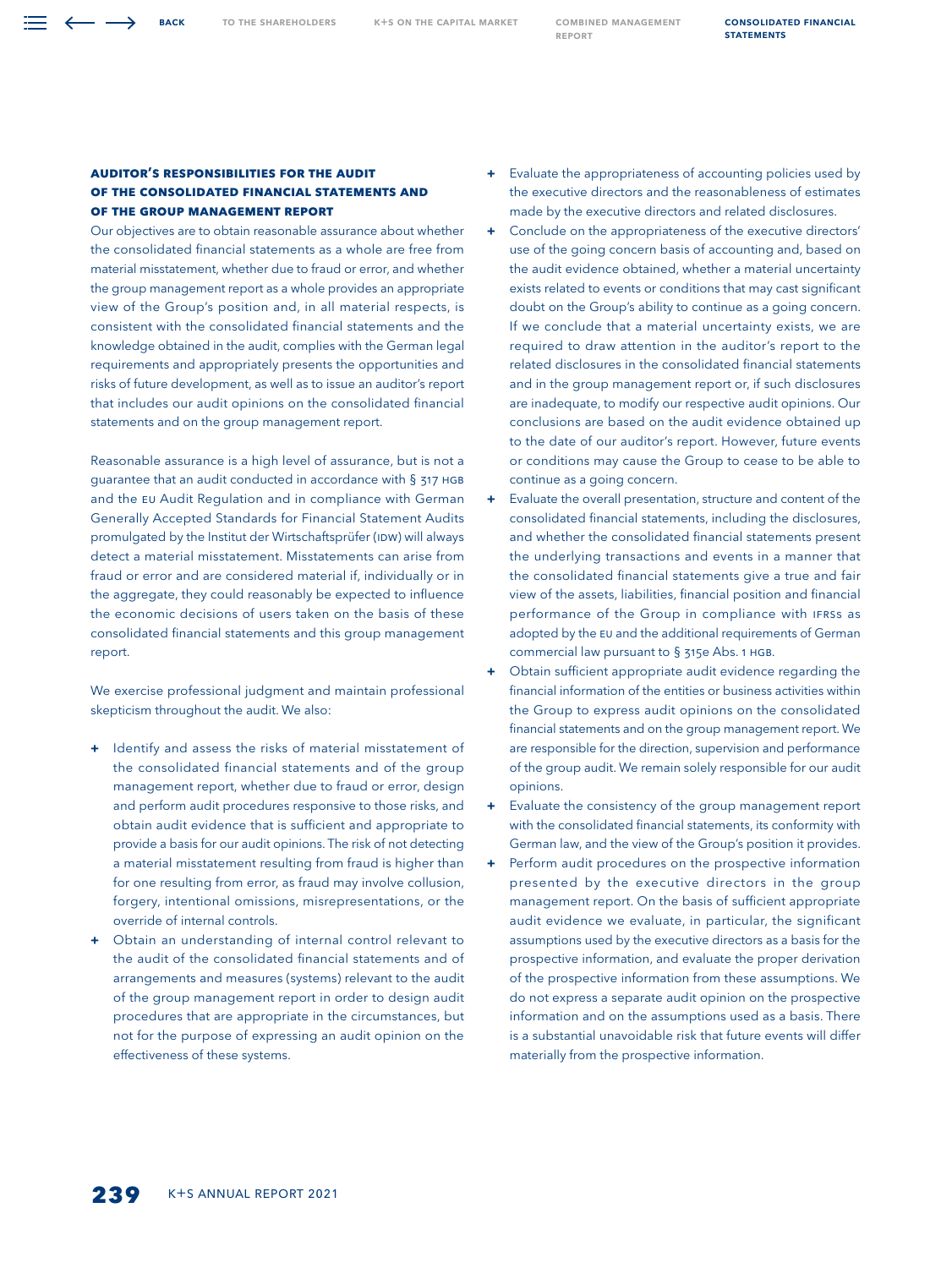We communicate with those charged with governance regarding, among other matters, the planned scope and timing of the audit and significant audit findings, including any significant deficiencies in internal control that we identify during our audit.

We also provide those charged with governance with a statement that we have complied with the relevant independence requirements, and communicate with them all relationships and other matters that may reasonably be thought to bear on our independence, and where applicable, the related safeguards.

From the matters communicated with those charged with governance, we determine those matters that were of most significance in the audit of the consolidated financial statements of the current period and are therefore the key audit matters. We describe these matters in our auditor's report unless law or regulation precludes public disclosure about the matter.

# **OTHER LEGAL AND REGULATORY REQUIREMENTS**

**Report on the Assurance on the Electronic Rendering of the Consolidated Financial Statements and the Group Management Report Prepared for Publication Purposes in Accordance with § 317 Abs. 3a HGB**

## Assurance Opinion

We have performed assurance work in accordance with § 317 Abs. 3a HGB to obtain reasonable assurance as to whether the rendering of the consolidated financial statements and the group management report (hereinafter the "ESEF documents") contained in the electronic file 529900YURAYD4IJX2J91-2021-12- 31-de (2).zip and prepared for publication purposes complies in all material respects with the requirements of § 328 Abs. 1 HGB for the electronic reporting format ("ESEF format"). In accordance with German legal requirements, this assurance work extends only to the conversion of the information contained in the consolidated financial statements and the group management report into the ESEF format and therefore relates neither to the information contained within these renderings nor to any other information contained in the electronic file identified above.

In our opinion, the rendering of the consolidated financial statements and the group management report contained in the electronic file identified above and prepared for publication purposes complies in all material respects with the requirements of § 328 Abs. 1 HGB for the electronic reporting format. Beyond this assurance opinion and our audit opinion on the accompanying consolidated financial statements and the accompanying group management report for the financial year from 1 January to 31 December 2021 contained in the "Report on the Audit of the Consolidated Financial Statements and on the Group Management Report" above, we do not express any assurance opinion on the information contained within these renderings or on the other information contained in the electronic file identified above.

## Basis for the Assurance Opinion

We conducted our assurance work on the rendering of the consolidated financial statements and the group management report contained in the electronic file identified above in accordance with § 317 Abs. 3a HGB and the IDW Assurance Standard: Assurance Work on the Electronic Rendering, of Financial Statements and Management Reports, Prepared for Publication Purposes in Accordance with § 317 Abs. 3a HGB (IDW AsS 410 (10.2021)) and the International Standard on Assurance Engagements 3000 (Revised). Our responsibility in accordance therewith is further described in the "Group Auditor's Responsibilities for the Assurance Work on the ESEF Documents" section. Our audit firm applies the IDW Standard on Quality Management 1: Requirements for Quality Management in the Audit Firm (IDW QS 1).

# Responsibilities of the Executive Directors and the Supervisory Board for the ESEF Documents

The executive directors of the Company are responsible for the preparation of the ESEF documents including the electronic renderings of the consolidated financial statements and the group management report in accordance with § 328 Abs. 1 Satz 4 Nr. [number] 1 HGB and for the tagging of the consolidated financial statements in accordance with § 328 Abs. 1 Satz 4 Nr. 2 HGB.

In addition, the executive directors of the Company are responsible for such internal control as they have considered necessary to enable the preparation of ESEF documents that